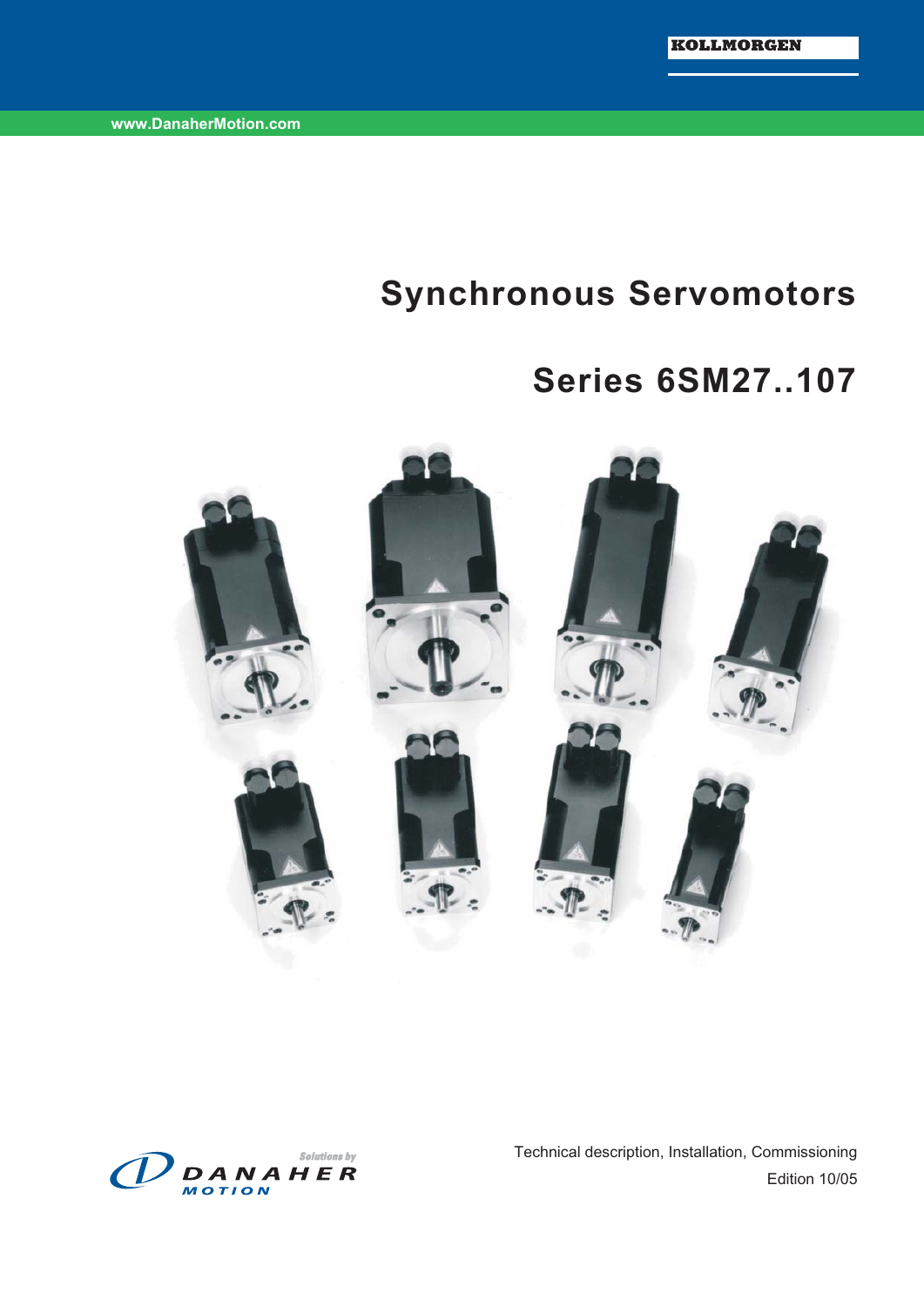#### **Already published editions**

| <b>Edition</b> | <b>Comments</b>                                                              |  |  |  |  |  |
|----------------|------------------------------------------------------------------------------|--|--|--|--|--|
| 03/98          | First edition                                                                |  |  |  |  |  |
| 09/98          | Motor 6SM 37 VL-6000 added                                                   |  |  |  |  |  |
| 08/99          | Layout changed                                                               |  |  |  |  |  |
| 04 / 2000      | Motor 6SM 27 LL-4500 added, enhanced torque characteristics, further options |  |  |  |  |  |
| 03/2001        | Encoder wiring                                                               |  |  |  |  |  |
| 12/2001        | Dimensions of encoder-motors added                                           |  |  |  |  |  |
| 10/2005        | Manafacturer declaration updated, front page design                          |  |  |  |  |  |
|                |                                                                              |  |  |  |  |  |
|                |                                                                              |  |  |  |  |  |
|                |                                                                              |  |  |  |  |  |

#### **Technical changes to improve the performance of the equipment may be made without prior notice!**

Printed in the Federal Republic of Germany 10/05

All rights reserved. No part of this work may be reproduced in any form (by printing, photocopying, microfilm or any other method) or stored, processed, copied or distributed by electronic means without the written permission of Danaher Motion Corporation.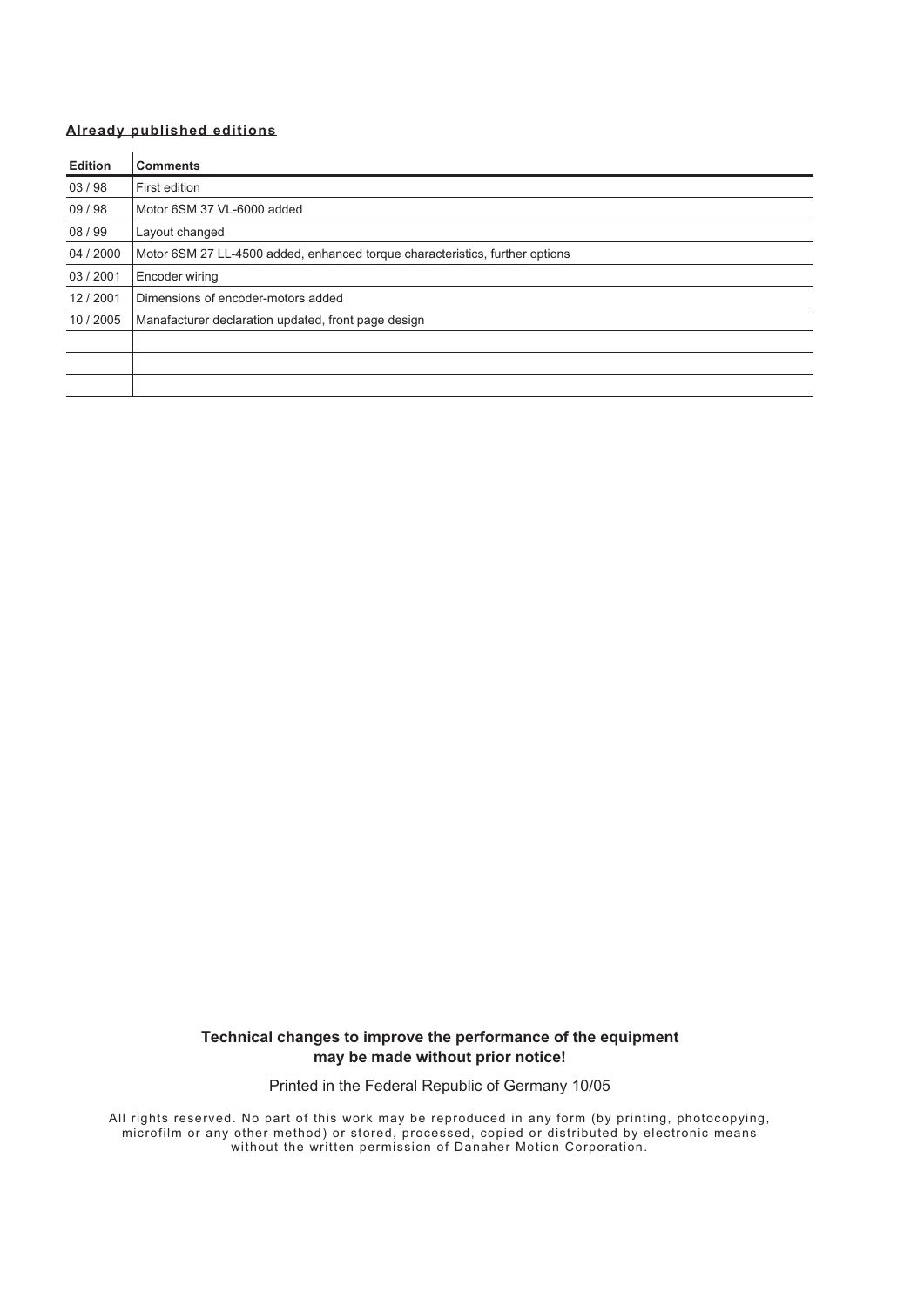### **Contents**

| L             |                         | General                      |  |
|---------------|-------------------------|------------------------------|--|
|               | 1.1                     |                              |  |
|               | 1.2                     |                              |  |
|               | 1.3                     |                              |  |
|               | $\mathsf{I}.\mathsf{4}$ |                              |  |
|               | 1.5                     |                              |  |
|               | 1.5.1                   |                              |  |
|               | 1.5.2                   |                              |  |
|               | 1.5.3                   |                              |  |
|               | 1.5.4                   |                              |  |
|               | 1.5.5                   |                              |  |
|               | 1.5.6                   |                              |  |
|               | 1.5.7                   |                              |  |
|               | 1.5.8                   |                              |  |
|               | 1.5.9                   |                              |  |
|               |                         | 1.5.10                       |  |
|               | 1.6                     |                              |  |
|               | 1.7                     |                              |  |
|               | 1.8                     |                              |  |
|               | 1.8.1                   |                              |  |
|               | 1.8.2                   |                              |  |
| Ш             |                         | Installation / Commissioning |  |
|               | II.1                    |                              |  |
|               | II.2                    |                              |  |
|               | II.2.1                  |                              |  |
|               | II.3                    |                              |  |
|               |                         |                              |  |
| Ш             |                         | <b>Drawings</b>              |  |
|               | III.1                   |                              |  |
|               | III.2                   |                              |  |
|               | III.3                   |                              |  |
|               | III.4                   |                              |  |
|               | III.5                   |                              |  |
|               | III.6                   |                              |  |
|               | III.7                   |                              |  |
|               | III.8                   |                              |  |
|               | III.9                   |                              |  |
|               | III.10                  |                              |  |
|               | III.11                  |                              |  |
|               |                         |                              |  |
|               | III.13                  |                              |  |
|               | III.14                  |                              |  |
|               | III.15                  |                              |  |
|               | III.16                  |                              |  |
|               | III.17                  |                              |  |
|               | III.18                  |                              |  |
| $\mathsf{IV}$ |                         | Appendix                     |  |
|               | IV.1                    |                              |  |
|               | IV.2                    |                              |  |
|               | IV.3                    |                              |  |
|               |                         |                              |  |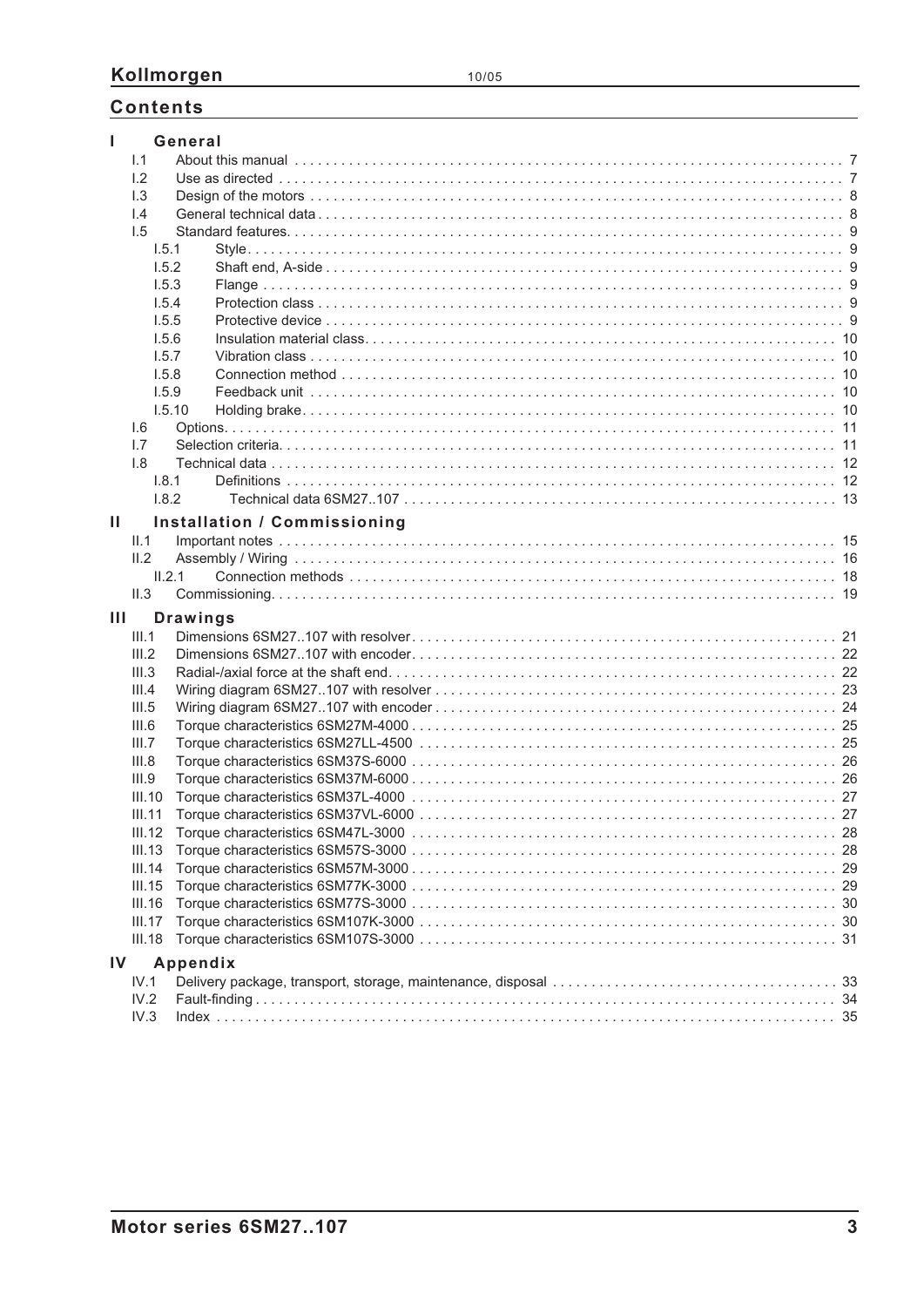### <span id="page-3-0"></span>**Safety Notes**

 $\bullet$  **Only properly qualified personnel are permitted to perform such tasks as transport, assembly, commissioning and maintenance. Properly qualified personnel are persons who are familiar with the transport, assembly, installation, commissioning and operation of motors, and who have the appropriate qualifications for their jobs. The qualified personnel must know and observe the following standards and regulations:**

#### **IEC 364 resp. CENELEC HD 384 or DIN VDE 0100 IEC-report 664 or DIN VDE 0110**

**national regulations for safety and accident prevention or BGV A3**

- $\bullet$  **Read the available documentation before assembly and commissioning. Incorrect handling of the motors can result in injury and damage to persons and machinery. Keep strictly to the technical data and the information on the connection requirements (nameplate and documentation).**
- $\bullet$  **It is vital that you ensure that the motor housing is safely earthed to the PE(protective earth) busbar in the switch cabinet. Electrical safety is impossible without a low-resistance earth connection.**
- $\bullet$  **Do not unplug any connectors during operation. This creates the danger of death, severe injury, or extensive material damage.**
- $\bullet$  **Power connections may be live even when the motor is not rotating. Never disconnect the power connections of the motor while the equipment is energised. This can cause flashovers with resulting injuries to persons and damage to the contacts.**
- $\bullet$  **After disconnecting the servo amplifier from the supply voltage, wait at least five minutes before touching any components which are normally live (e.g. contacts, screw connections) or opening any connections.**

**The capacitors in the servo amplifier can still carry a dangerous voltage up to five minutes after switching off the supply voltages. To be quite safe, measure the DC-link voltage and wait until the voltage has fallen below 40V.**

 $\bullet$  **The surfaces of the motors can be very hot in operation, according to their protection category. The surface temperature can reach 100°C. Measure the temperature, and wait until the motor has cooled down below 40°C before touching it.**

### **Signs used in this manual**

|  | Danger to personnel from electricity<br>and its effects |  | General warning<br>general instruction<br>mechanical hazard |
|--|---------------------------------------------------------|--|-------------------------------------------------------------|
|  | see chapter (cross reference)                           |  | special emphasis                                            |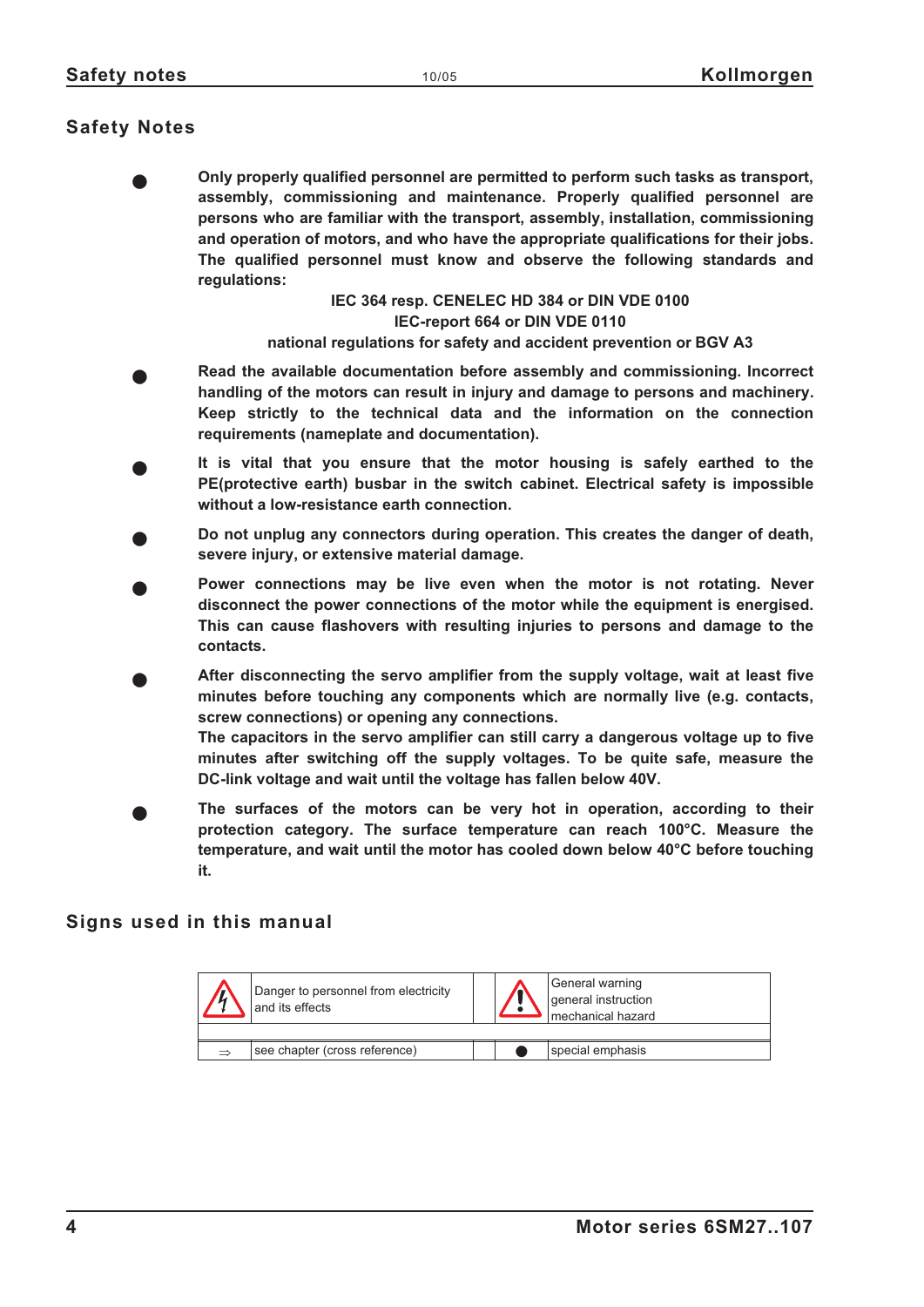### **Important Notes**

 $\bullet$  **Servomotors are precision equipment. The flange and shaft are especially vulnerable during storage and assembly — so avoid brute force. Precision requires delicacy. It is important to use the locking thread which is provided to tighten up couplings, gear wheels or pulley wheels and warm up the drive components, where possible. Blows or the use of force will lead to damage to the bearings and the shaft.**



- $\bullet$  **Wherever possible, use only backlash-free, frictionally-locking collets or couplings. Ensure correct alignment of the couplings. A displacement will cause unacceptable vibration and the destruction of the bearings and the coupling.**
- $\bullet$  **For toothed belts, it is vital to observe the permissible radial forces. An excessive radial load on the shaft will significantly shorten the life of the motor.**
- $\bullet$  **Avoid axial loads on the motor shaft, as far as possible. Axial loading significantly shortens the life of the motor.**
- $\bullet$  **In all cases, do not create a mechanically constrained motor shaft mounting by using a rigid coupling with additional external bearings (e.g. in a gearbox).**
- $\bullet$  **For mounting style V3 (shaft end upwards), make sure that no liquid can enter the upper bearing.**
- $\bullet$  **Take note of the no. of motor poles (6-pole) and the no. of resolver poles (2-pole), and ensure that the correct setting is made in the servo amplifier which is used. An incorrect setting can lead to the destruction of the motor, especially with small motors.**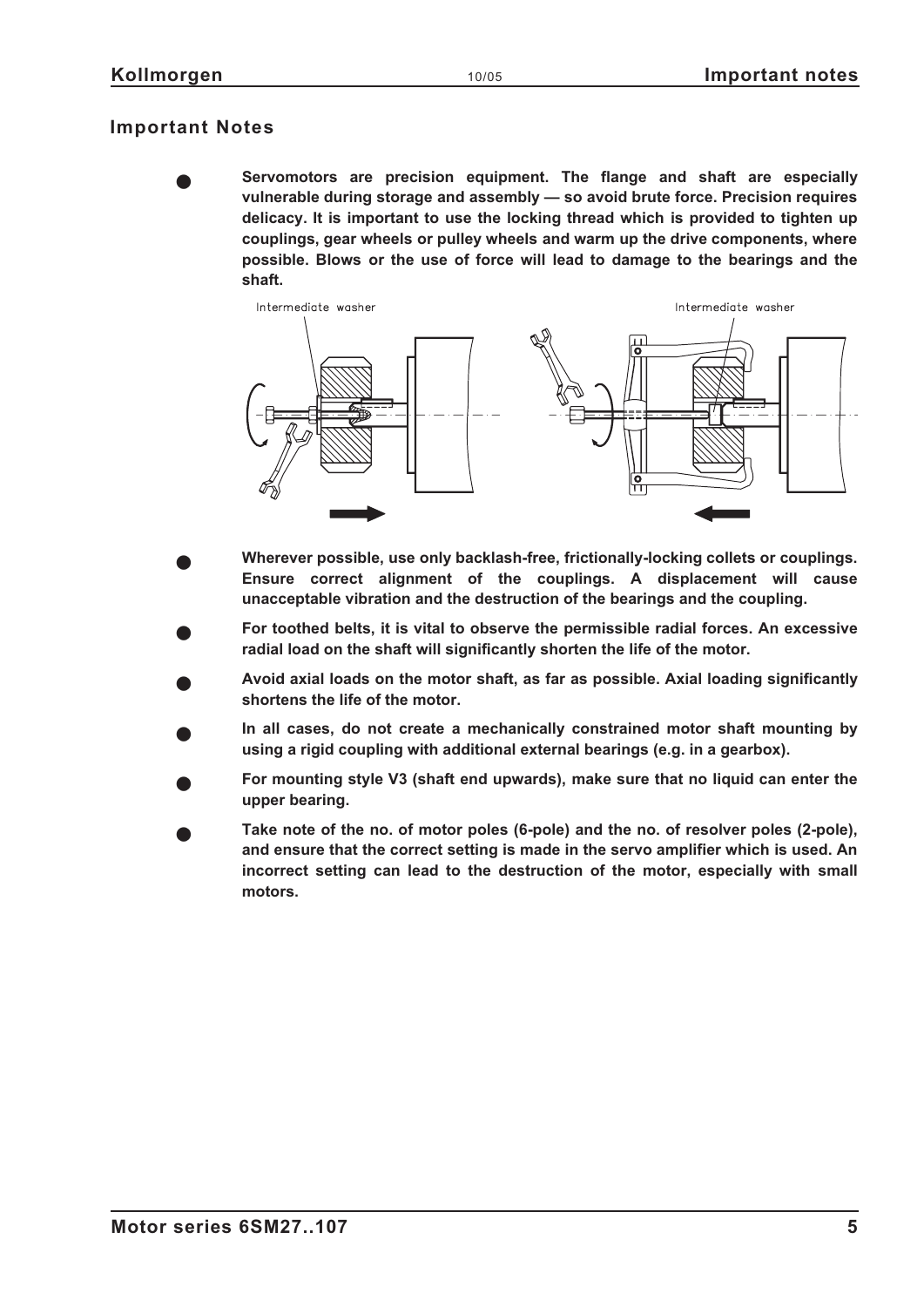### <span id="page-5-0"></span>**Manufacturer declaration**

According to the EG-Machine-guideline 98/37/EWG, appendix II B

We, the company

Danaher Motion GmbH Wacholderstraße 40-42 40489 Düsseldorf

declare, that the product

#### **Motor series 6SM (types 6SM27, 6SM37, 6SM47, 6SM57, 6SM77, 6SM107)**

is intended exclusively, in its standard version, for installation in another machine and that its commissioning is forbidden until it has been established that the machine into which this product is to be installed conforms to the provisions of the EC Directive in its version 98/37/EEC.

We confirm that the above-mentioned product conforms to the following standards:

| 73/23/EWG             | Low voltage directive                      |
|-----------------------|--------------------------------------------|
| VDE 0530 / DIN 57530  | Provisions for rotating machinery          |
| <b>DIN EN 60034-7</b> | Design                                     |
| <b>DIN 748</b>        | Cylindrical shaft ends                     |
| <b>DIN 42955</b>      | True running, coaxiality and concentricity |
| DIN EN 60034-14       | Vibration class                            |
|                       |                                            |

Issued by: Management

Michel van Roozendaal

This Declaration does not contain any assurance of properties. The notes on safety and protection in the operating instructions must always be observed.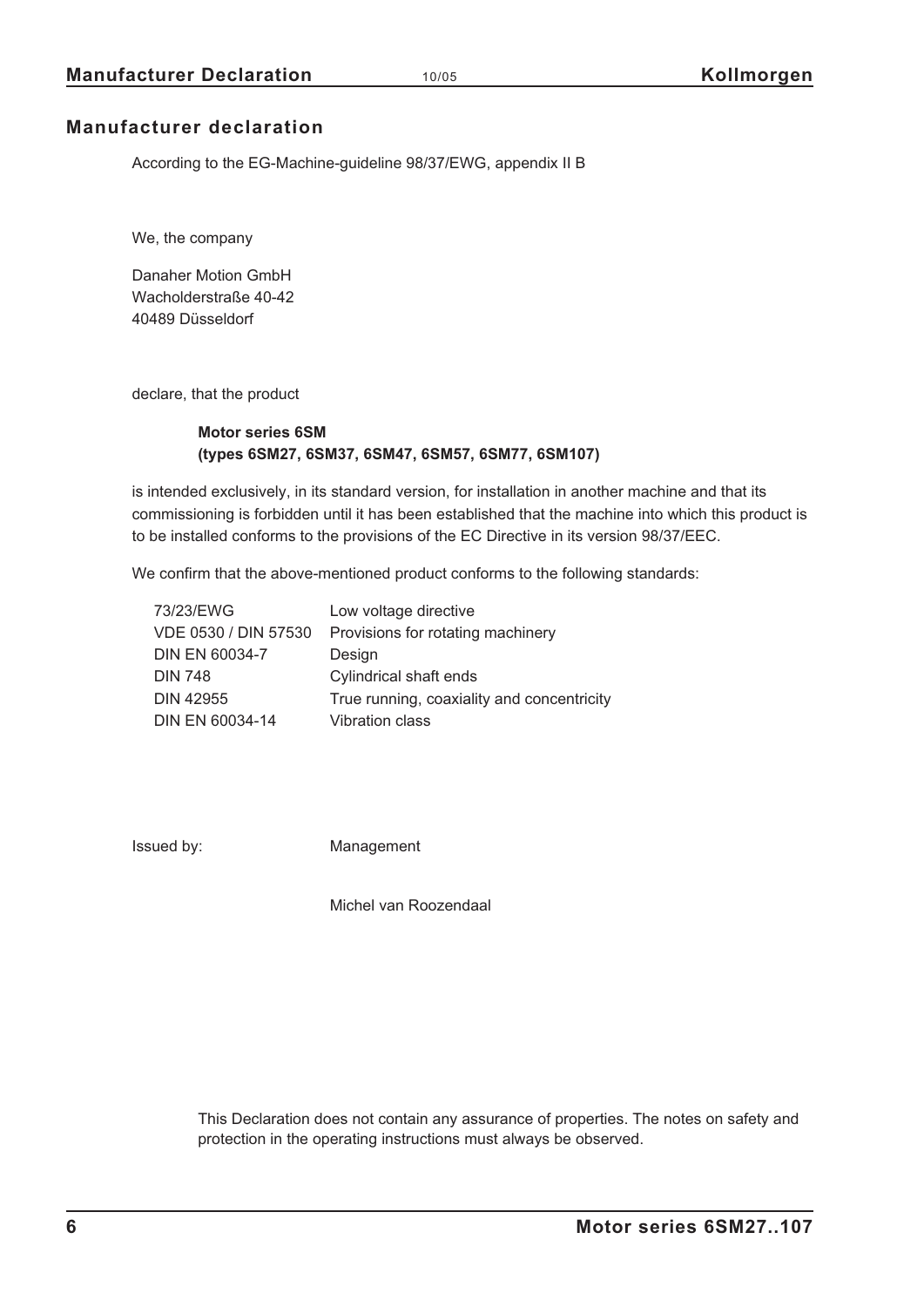### <span id="page-6-0"></span>**I General**

### **I.1 About this manual**

This manual describes the 6SM27..107 series of synchronous servomotors (standard version). Among other things, you find information about:

| Description of the Motors, Technical Data | Chapter 1 |
|-------------------------------------------|-----------|
| Installation, Commissioning of the motors | Chapter 2 |
| Dimensions, wiring and characteristics    | Chapter 3 |
|                                           |           |

 $\bullet$ Notes on Transport, Storage, Maintenance, Disposal Chapter 4



#### *This manual is intended for the use of qualified staff with professional knowledge of electrical and mechanical engineering.*

The motors are operated in drive systems together with servo amplifiers of the SERVOSTAR series. Please observe the entire system documentation, consisting of:

- Installation and commissioning instructions for the servo amplifier
- Installation and commissioning instructions for any built-in expansion card
- Operating manual for the Setup Software of the servo amplifier
- Technical description of the 6SM27..107 series of motors

### **I.2 Use as directed**

The 6SM27..107 series of synchronous servomotors is designed especially for drives for industrial robots, machine tools, textile and packing machinery and similar with high requirements for dynamics.

The user is **only** permitted to operate the motors under the ambient conditions which are defined in this documentation.

The 6SM27..107 series of motors is **exclusively** intended to be driven by servo amplifiers from the SERVOSTAR series under speed and / or torque control.

The motors are installed as components in electrical apparatus or machines and can only be commissioned and put into operation as integral components of such apparatus or machines.

The motors must never be connected directly to the mains supply.

The thermal contact which is integrated in the motor windings must be observed and evaluated.

The conformity of the servo system to the standards mentioned in the manufacturers declaration on page 6 is only guaranteed when the components (servo amplifier, motor, cables etc.) that are used have been supplied by us.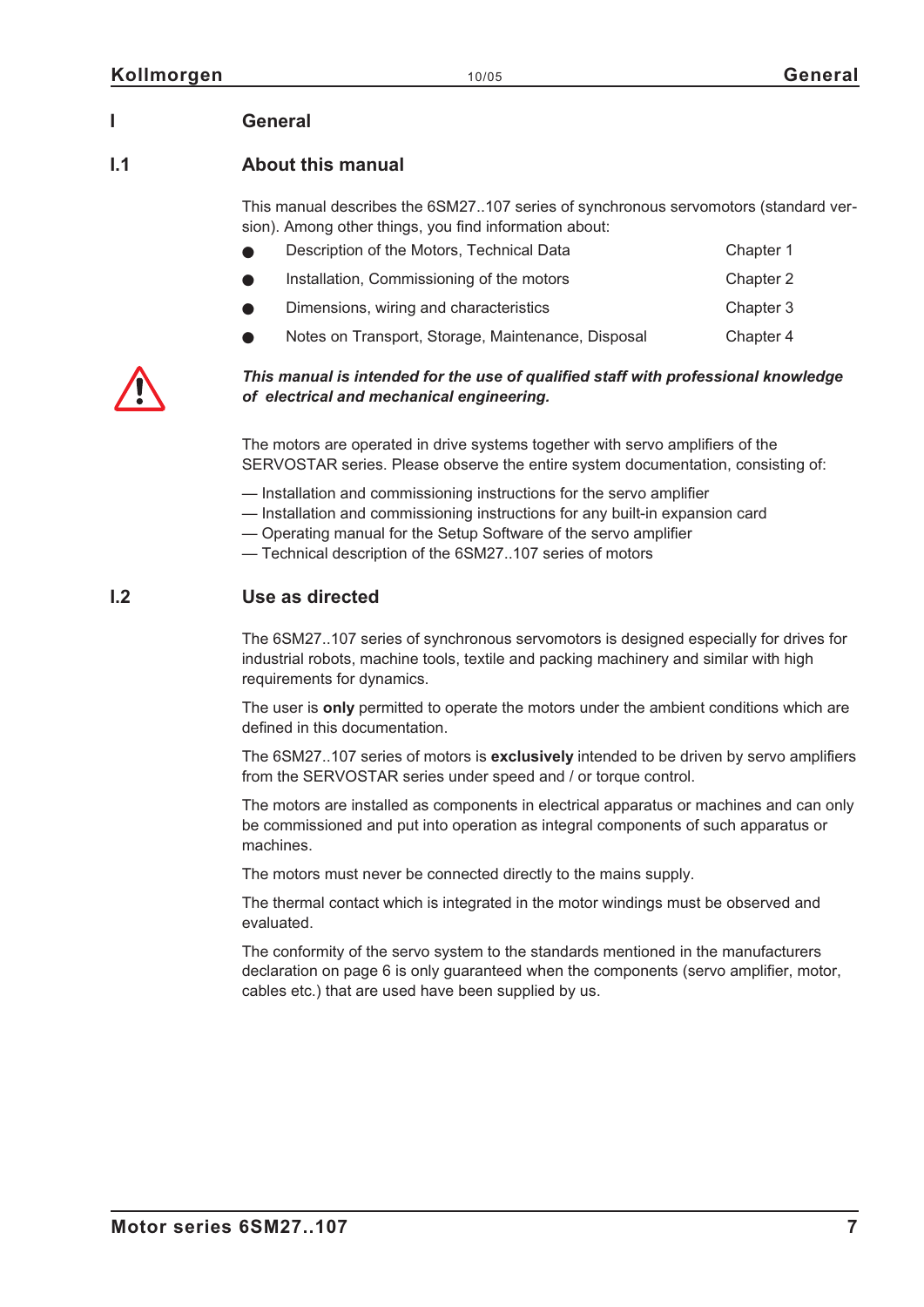### <span id="page-7-0"></span>**I.3 Design of the motors**

Synchronous servomotors in the 6SM27..107 series are brushless DC motors for demanding servo applications. When combined with our digital servo amplifiers they are especially suited for positioning tasks in industrial robots, machine tools, transfer lines etc. With high requirements for dynamics and stability.

The servomotors have permanent magnets in the rotor. The rare earth neodymium -iron-boron magnetic material is an important factor in making it possible to drive these motors in a highly dynamic fashion. A three-phase winding which is driven by the servo amplifier is integrated into the stator. The motor does not have any brushes since commutation is performed electronically by the servo amplifier.

The temperature of the winding is monitored by temperature sensors in the stator windings and is signalled via an electrically isolated contact (normally closed).

A **resolver** is built into the motors as standard feedback element. The servo amplifiers in the SERVOSTAR series evaluate the resolver (hence rotor) position and supply sinusoidal currents to the motors.

The motors can be delivered with or without a built-in holding brake. Retrofitting of the brake is not possible.

The motors are enamelled in matt black (RAL 9005). This finish is not resistant against solvents (e.g. trichlorethylene, nitro-thinners, or similar).

### **I.4 General technical data**

| <b>Climate category</b>                                                   | 3K3 to EN 50178                                                                                                                                                                                                                                                                            |  |  |
|---------------------------------------------------------------------------|--------------------------------------------------------------------------------------------------------------------------------------------------------------------------------------------------------------------------------------------------------------------------------------------|--|--|
| <b>Ambient temperature</b><br>(at rated values)                           | 5+40°C for site altitude up to 1000m amsl<br>It is vital to consult our applications department<br>for ambient temperatures above 40°C and<br>encapsulated mounting of the motors.                                                                                                         |  |  |
| Permissible humidity (at rated values) 85% rel. humidity, no condensation |                                                                                                                                                                                                                                                                                            |  |  |
| <b>Power derating</b><br>(currents and torques)                           | 1% / K in range 40°C50°C up to 1000m amsl<br>for site altitude above 1000m amsl and 40°C<br>6%<br>up to 2000m amsl<br>17% up to 3000m amsl<br>30% up to 4000m amsl<br>55% up to 5000m amsl<br>No derating for site altitudes above 1000m amsl<br>with temperature reduction of 10K / 1000m |  |  |
| Max. permissible flange temperature                                       | 65°C at rated values                                                                                                                                                                                                                                                                       |  |  |
| <b>Ball-bearing life</b>                                                  | $\geq$ 20.000 operating hours                                                                                                                                                                                                                                                              |  |  |
| <b>Technical data</b>                                                     | $\Rightarrow$ 1.8                                                                                                                                                                                                                                                                          |  |  |
| Storage data                                                              | $\Rightarrow$ N.1                                                                                                                                                                                                                                                                          |  |  |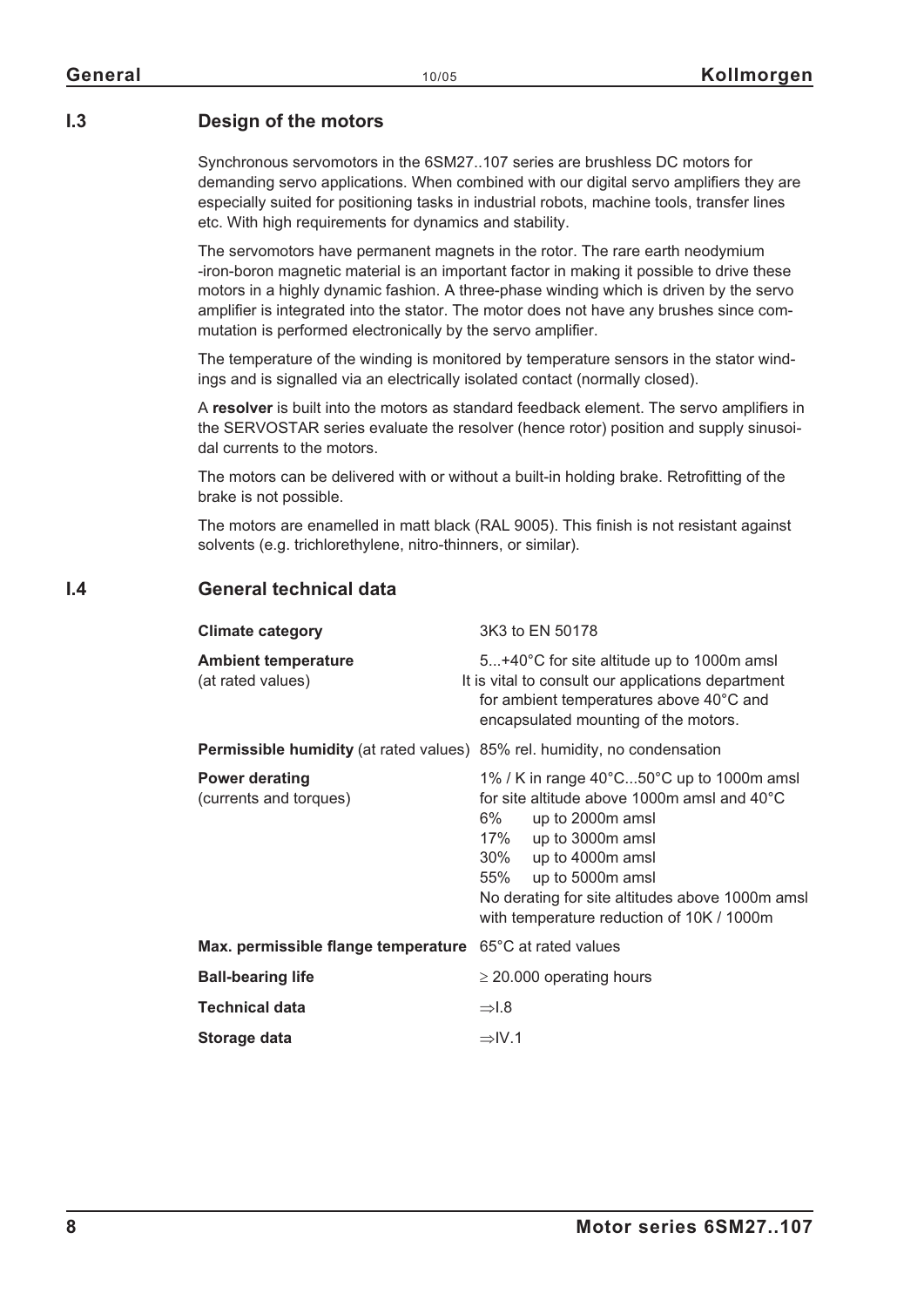### <span id="page-8-0"></span>**I.5 Standard features**

### **I.5.1 Style**

The basic style for the 6SM27..107 synchronous motors is style IM B5 according to DIN EN 60034-7. The permitted mounting positions may be read from the technical data of the motor series.



### **I.5.2 Shaft end, A-side**

Power transmission is made through the cylindrical shaft end A (fit k6) to DIN 748, with a locking thread (except 6SM27) but **without a fitted-keyway**.

If the motors drive via pinions or toothed belts, then high radial forces will occur. The permissible values at the end of the shaft may be read from the diagram in chapter [III.3.](#page-21-0) The maximum values at rated speed you will find at the technical data. Power take-off from the middle of the free end of the shaft allows a 10% increase in  $F_R$ .

The curves are based on a bearing life of 20.000 operating hours.



If a brake is built-in the motor,

#### die axial force FABR must not exceed FR/10.

Double-coned collets have proved to be ideal zero-backlash coupling devices, combined, if required, with metal bellows couplings.

### **I.5.3 Flange**

Flange dimensions to IEC standard, fit j6, accuracy according to DIN 42955. Tolerance class: **R**

### **I.5.4 Protection class**

| Standard version                                   | IP <sub>65</sub> |
|----------------------------------------------------|------------------|
| Standard shaft bushing                             | IP <sub>64</sub> |
| Shaft bushing with shaft-sealing ring (Option -J-) | IP <sub>65</sub> |

### **I.5.5 Protective device**

The standard version of each motor is fitted with a thermostat (electrically isolated, normally closed). You will find the switching point at the technical data. The thermostat does **not** provide any protection against short, heavy overloading. Provided that our preassembled resolver cable is used, the thermostat contact is integrated into the monitoring system of the digital servo amplifier SERVOSTAR.



**The flange temperature must not exceed 65°C in rated operation.**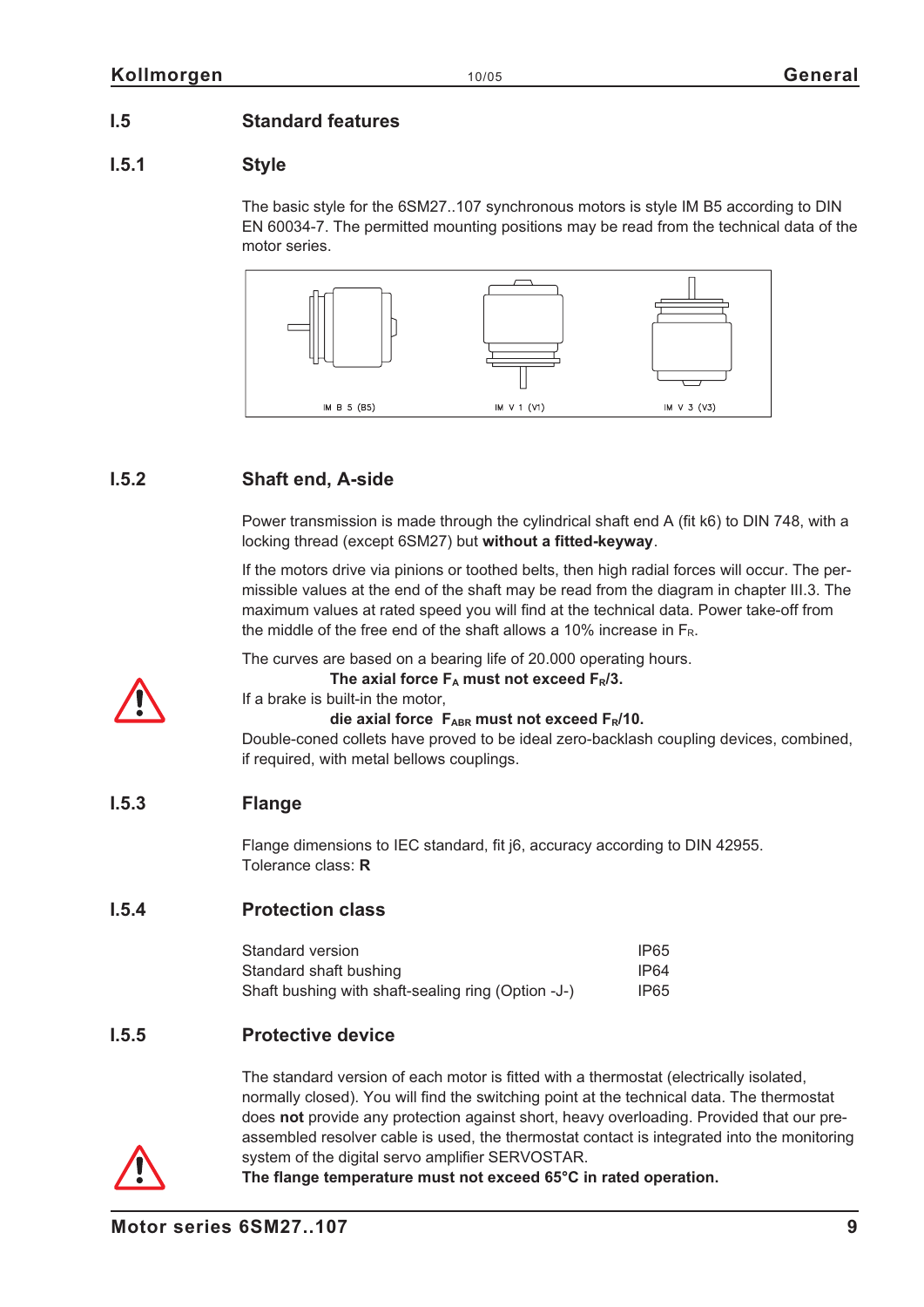### <span id="page-9-0"></span>**I.5.6 Insulation material class**

The motors come up to insulation material class F according to DIN 57530.

#### **I.5.7 Vibration class**

The motors are made to vibration class N according to DIN EN 60034-14.

#### **I.5.8 Connection method**

The motors are fitted with rectangular connectors for power supply and resolver signals.

The mating connectors are not part of the delivery package. We can supply preassembled resolver and power leads  $(\Rightarrow$  [II.2.1](#page-17-0)).

#### **I.5.9 Feedback unit**

The motors are equipped with two-pole hollow-shaft resolvers as standard. As an option, the motors are available with built in single- (ECNxx13) or multiturn (EQNxx25) EnDat-encoders.

Type designation singleturn: 6SMxxx-xxxx**-S3-1313 (1113 at 6SM27)** Type designation multiturn: 6SMxxx-xxxx**-S3-1325 (1125 at 6SM27)** The motor length changes when an encoder is mounted. Retrofitting is not possible.

### **I.5.10 Holding brake**

The motors are optionally available with a holding brake.

Type designation: 6SMxxx-xxxx**-G** A permanent magnet brake (24V DC) is integrated into the G-motors. When this brake is de-energized it blocks the rotor. **The holding brakes are designed as standstill brakes** and are not suited for repeated operational braking. If the brake is released then the rotor can be moved without a remanent torque, the operation is free from backlash! If a brake is built-in the motor, **die axial force**  $F_{ABR}$  **must not exceed**  $F_R/10$  **(** $\Rightarrow$  **1.8.2).** 

The motor length increases when a holding brake is mounted.

The holding brake can be controlled directly by SERVOSTAR-servo amplifier (no personal safety !), the winding is suppressed in the servo amplifier — additional circuitry is not required.

If the holding brake is not controlled directly by the servo amplifier, an additional wiring (e.g. varistor) is required. Consult our applications department beforehand.

A personal safe operation of the holding brake requires an additional contact (normally opened) in the braking circuit and an anti-surge-device (e.g. Varistor) for the brake.

Wiring example for SERVOSTAR:

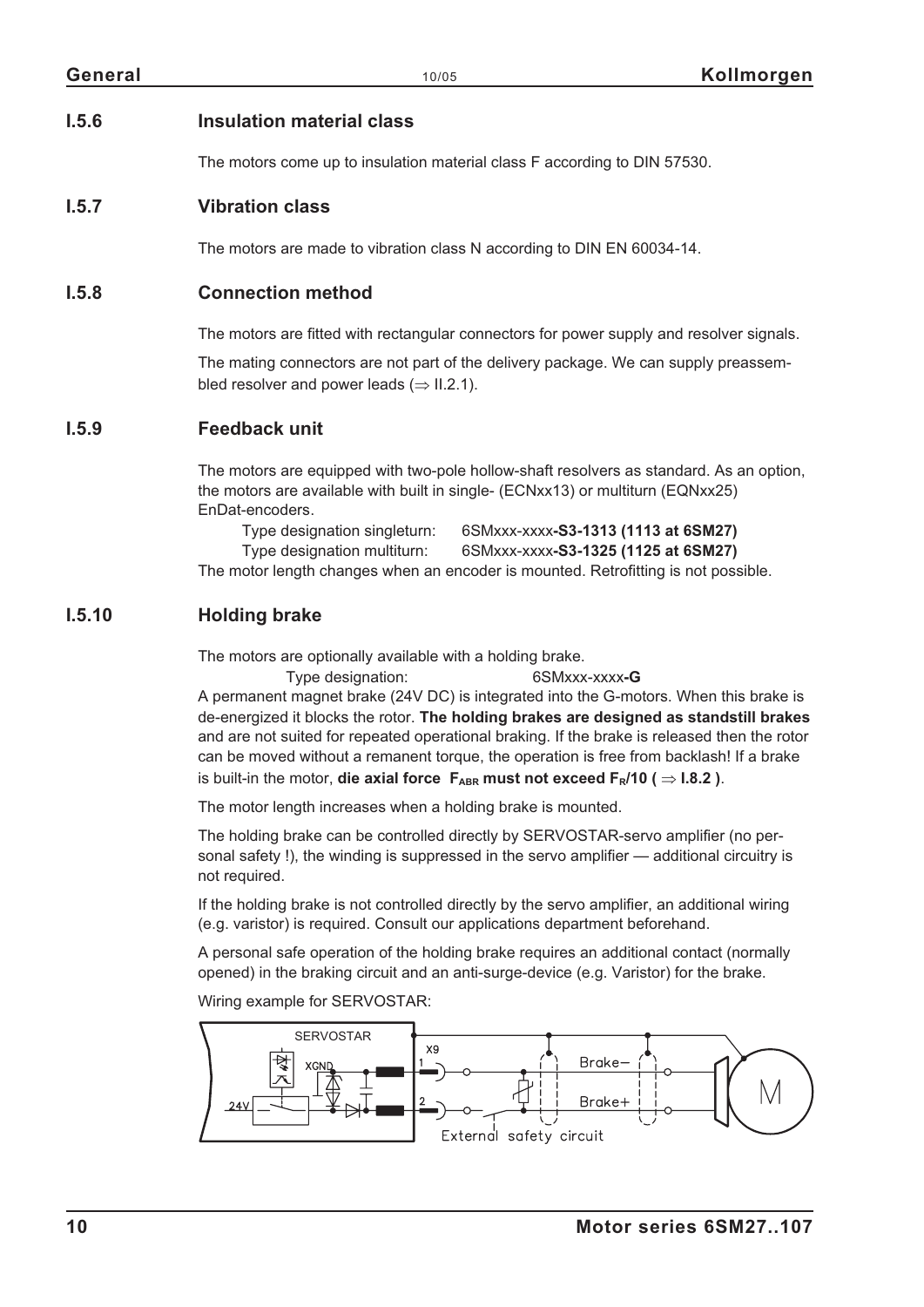### <span id="page-10-0"></span>**I.6 Options**

**-09-** Special flanges and shafts are possible, we invite inquiries.

- **-J-** Radial shaft-sealing rings: A radial shaft-sealing ring can be supplied at extra charge to seal against oil mist and oil spray. This increases the protection rating of the shaft bushing to IP65. The sealing ring is not suitable for dry running. When a holding brake is built in, the motor length increases by option -J- for 10mm.
- **-V-** Vertical mounting sockets for resolver and power connections.
- **-C-** Cable exit with PG-glands.
- **-K-** Mounting flange for Stöber bevel gear
- **-2K-** Special varnish with 2-component enamel.
- **-426-** Encoder adaptor for ROD426/ROQ425 with coupling and eccentric washers.

### **I.7 Selection criteria**

The three-phase servomotors are designed to operate with SERVOSTAR servo amplifiers. Together, both units form a closed speed or torque control loop.

The most important selection criteria are:

| <b>Standstill torque</b>             | M <sub>0</sub> | [Nm]        |
|--------------------------------------|----------------|-------------|
| <b>Rated speed</b>                   | $n_{n}$        | $[min-1]$   |
| Moment of inertia of motor and load  | J              | [ $kgcm2$ ] |
| <b>Effective torque (calculated)</b> | $M_{rms}$      | [Nm]        |
|                                      |                |             |

When calculating the motors and servo amplifiers which are required, take account of the static load **and** the dynamic load (acceleration/braking). Collected formulae and examples of the calculations are available from our applications department.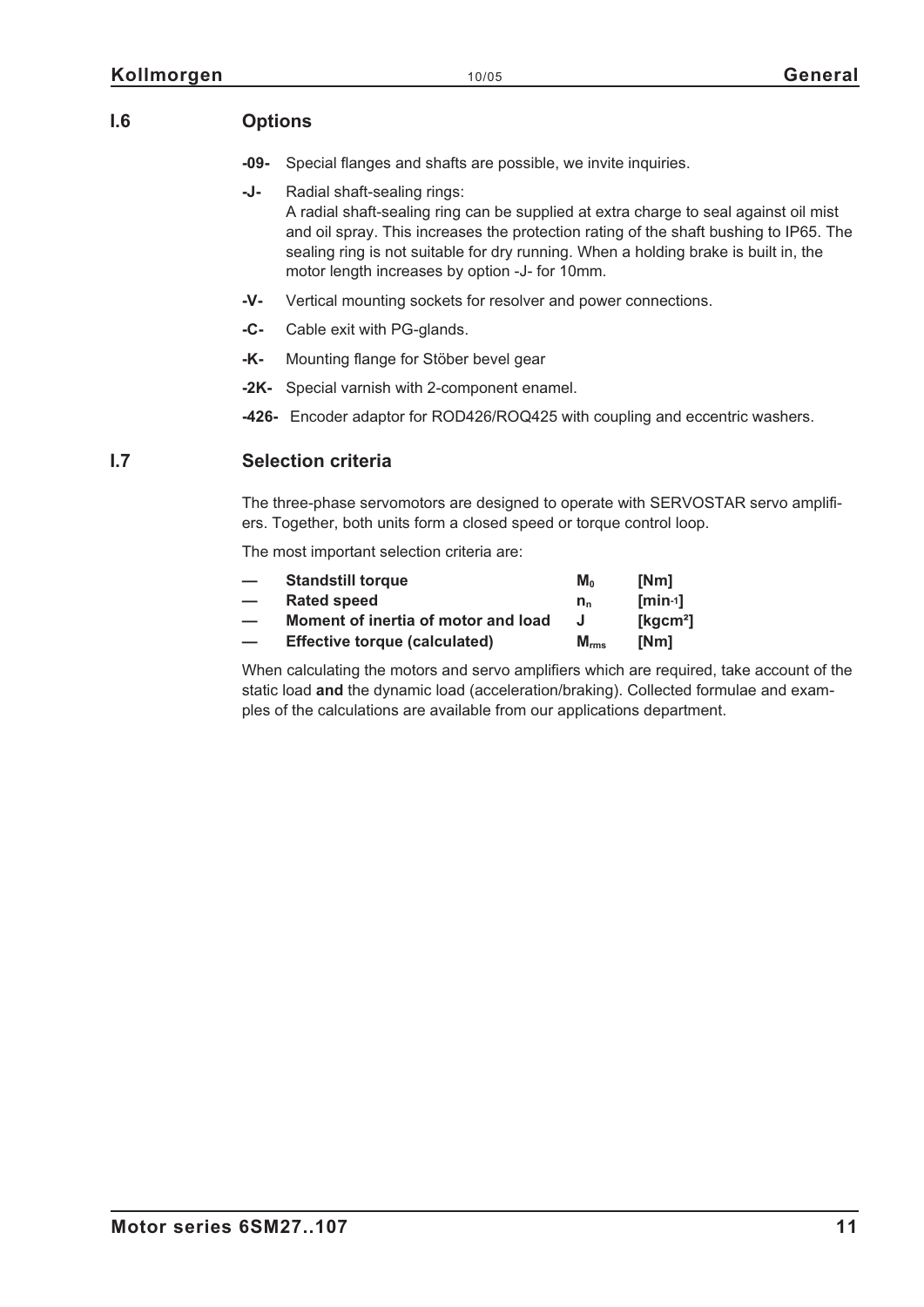### <span id="page-11-0"></span>**I.8 Technical data**

#### **I.8.1 Definitions**

#### **Standstill torque M<sub>0</sub> [Nm]**

The standstill torque can be maintained indefinitely at a speed n=0 min-1 and rated ambient conditions.

#### **Rated torque Mn [Nm]**

The rated torque is produced when the motor is drawing the rated current at the rated speed. The rated torque can be produced indefinitely at the rated speed in continuous operation (S1).

#### **Standstill current**  $I_{0\text{rms}}$  **[A]**

The standstill current is the effective sinusoidal current which the motor draws during standstill to produce the standstill torque.

#### **Rated current Inrms [A]**

The rated current is the effective sinusoidal current which the motor draws at the rated speed in order to produce the rated torque.

#### **Peak current (pulse current)**  $I_{0max}$  **[A]**

The peak current (effective sinusoidal value) should not exceed 4-times the rated current. The actual value is determined by the peak current of the servo amplifier which is used.

#### **Torque constant K<sub>Trms</sub> [Nm/A]**

The torque constant defines how much torque in Nm is produced by the motor with 1A r.m.s. current. The relationship is M=I x  $K<sub>T</sub>$ 

#### **Voltage constant KErms [V/1000min-1]**

The voltage constant defines the induced motor EMF, as an effective sinusoidal value between two terminals, per 1000 rpm

#### **Rotor moment of inertia J [kgcm²]**

The constant J is a measure of the acceleration capability of the motor. For instance, at  $I_0$ the acceleration time  $t<sub>b</sub>$  from 0 to 3000 rpm is given as:

$$
t_b \text{ [s]} = \frac{3000 \times 2\pi}{M_0 \times 60s} \times \frac{m^2}{10^4 \text{ xcm}^2} \times J \qquad \text{with } M_0 \text{ in Nm and J in kgcm}^2
$$

#### **Thermal time constant t<sub>th</sub> [min]**

The constant  $t_{th}$  defines the time for the cold motor, under a load of I0, to heat up to an overtemperature of 0.63 x 105 Kelvin. This temperature rise happens in a much shorter time when the motor is loaded with the rated current.

#### **Release delay time t<sub>BRH</sub> [ms] / Application delay time t<sub>BRL</sub> [ms] of the brake**

These constants define the response times of the holding brake when operated with the rated voltage from the servo amplifier.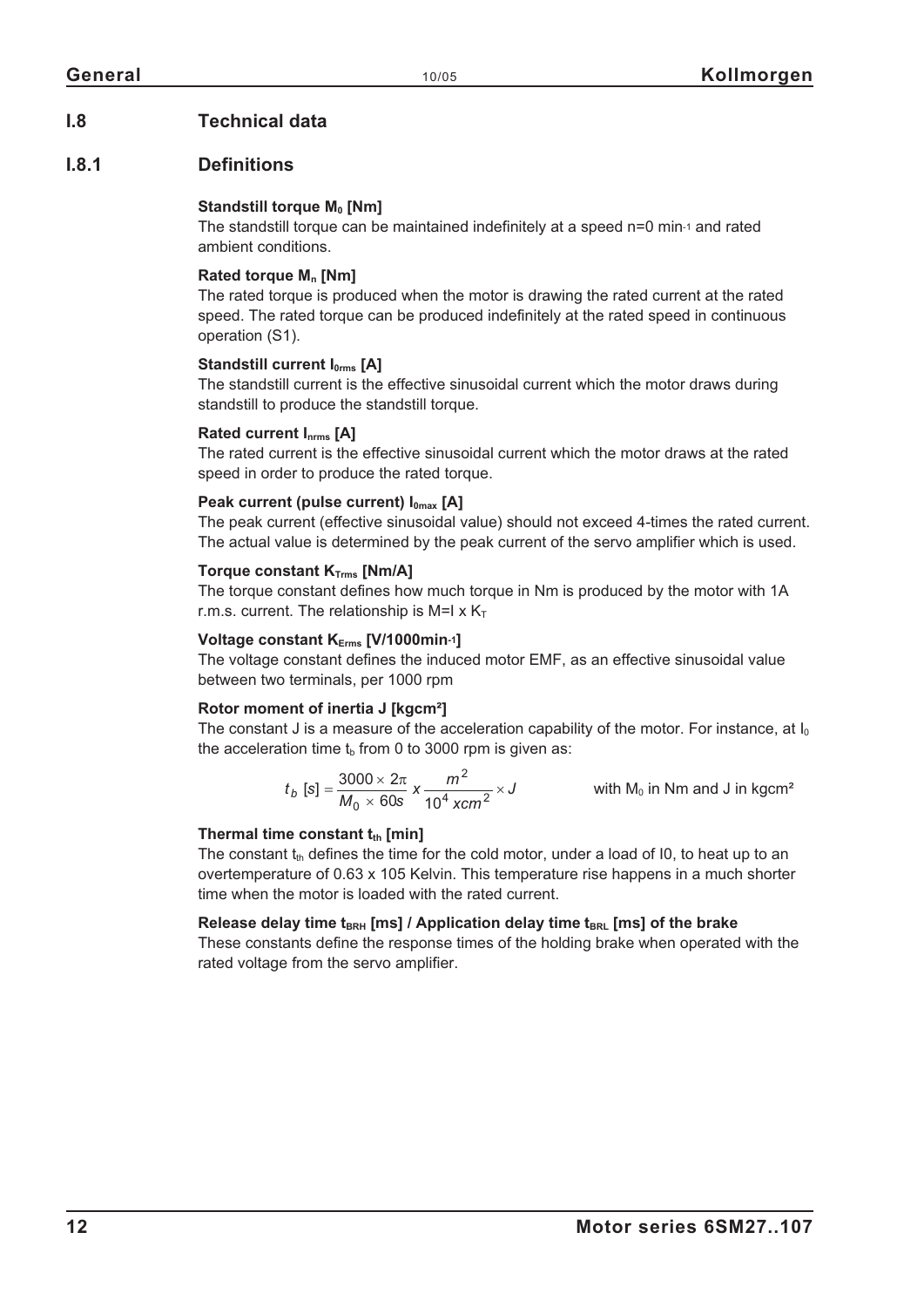### <span id="page-12-0"></span>**I.8.2 Technical data 6SM27..107**

| 6SM37VL-6000<br>6SM27LL-4500<br>6SM27M-4000<br>6SM37M-6000<br>6SM57M-3000<br>6SM37S-6000<br>6SM37L-4000<br>6SM57S-3000<br>6SM47L-3000<br><b>Data</b><br>Dim<br>Sym                                                 | 6SM77K-3000 | 6SM77S-3000         | 6SM107K-3000 | 6SM107S-3000            |
|--------------------------------------------------------------------------------------------------------------------------------------------------------------------------------------------------------------------|-------------|---------------------|--------------|-------------------------|
| 0,8<br>3<br>3<br>0,32<br>0,5<br>1<br>1,5<br>4,6<br>8<br>$M_0$<br>Nm<br><b>Standstill torque</b>                                                                                                                    | 11          | 17                  | 26           | 32                      |
| 2,3<br>4,3<br>Α<br>0,82<br>1<br>1,6<br>1,6<br>3,8<br>2,8<br>0,8<br><b>Standstill current</b><br>$I_{0\text{rms}}$                                                                                                  | 6           | 10                  | 16           | 20                      |
| 4000<br>4500<br>6000<br>6000<br>4000<br>6000<br>3000<br>3000<br>3000<br>$min-1$<br>Rated speed<br>$n_{n}$                                                                                                          | 3000        | 3000                | 3000         | 3000                    |
| Nm/A<br>0,41<br>0,98<br>0,5<br>0,62<br>0,96<br>0,79<br>1,33<br>1,65<br>1,85<br>Torque constant<br>K <sub>Trms</sub>                                                                                                | 1,85        | 1,70                | 1,6          | 1,6                     |
| 81<br>97<br>mVmin<br>25<br>59<br>30<br>38<br>58<br>48<br>112<br>Voltage constant<br>$K_{\text{Erms}}$                                                                                                              | 112         | 103                 | 97           | 97                      |
| 400 / 460<br>Mains supply voltage<br>$U_n$<br>V                                                                                                                                                                    |             |                     |              |                         |
| $\overline{c}$<br>2,2<br>3<br>$M_n$<br>Nm<br>0,3<br>0,72<br>0,4<br>1,2<br>6<br>Rated torque at n <sub>n</sub><br>0,8                                                                                               | 8,5         | 12                  | 20           | 23                      |
| 2,7<br>$\overline{4}$<br>0,75<br>0,95<br>1,5<br>2,8<br>2<br>Α<br>0,79<br>1,5<br>Rated current<br>$I_n$                                                                                                             | 5           | 8                   | 14           | 16                      |
| $P_n$<br>kW<br>1,2<br>0,69<br>1,9<br>0,13<br>0,34<br>0,25<br>0,5<br>0,5<br>0,95<br>Rated power                                                                                                                     | 2,7         | 4                   | 6,3          | 7,2                     |
| 15,2<br>A<br>3,5<br>6,5<br>9<br>11<br>3,7<br>4,0<br>6,4<br>17<br>Peak current<br><b>l</b> <sub>Omax</sub>                                                                                                          | 24          | 40                  | 70           | 85                      |
| 6<br>Motor pole no.<br>$\overline{\phantom{a}}$<br>$p_{\text{Mot}}$                                                                                                                                                |             |                     |              |                         |
| $\mathbf 2$<br>Resolver pole no.<br>$\overline{\phantom{a}}$<br>P <sub>Res</sub>                                                                                                                                   |             |                     |              |                         |
| Winding resistance<br>37<br>6,3<br>31<br>36<br>12,8<br>15,5<br>11<br>3,9<br>$R_{20}$<br>3,65<br>$\Omega$<br>Phase-Phase                                                                                            | 2,2         | 1,1                 | 0,45         | 0,37                    |
| Winding inductance<br>21<br>42<br>32<br>21<br>30<br>8<br>25<br>35<br>24<br>L<br>mH<br>Phase-Phase                                                                                                                  | 18          | 8,3                 | 4,4          | 3,6                     |
| Insulation class<br>F(DIN 57530)<br>$\overline{\phantom{0}}$<br>$\overline{\phantom{a}}$                                                                                                                           |             |                     |              |                         |
| Switch point<br>$^{\circ}{\rm C}$<br>$145 + 5$<br>$\overline{\phantom{0}}$<br>thermal contact                                                                                                                      |             |                     |              |                         |
| IM B5(V1,V3), DIN 42950<br>Design<br>$\frac{1}{2}$<br>$\overline{\phantom{a}}$                                                                                                                                     |             |                     |              |                         |
| 0,08<br>0,14<br>0,45<br>0,7<br>1,6<br>1,6<br>3,1<br>4,5<br>Rotor moment of inertia<br>J<br>1,0<br>kgcm <sup>2</sup>                                                                                                | 12          | 18                  | 82           | 104                     |
| $\mathsf{M}_{\mathsf{R}}$<br>0,02<br>0,02<br>0,02<br>0,02<br>0,03<br>0,05<br>0,05<br>0,12<br>0,15<br>Static friction torque<br>Nm                                                                                  | 0,25        | 0,30                | 0,40         | 0,50                    |
| Radial load permitted at                                                                                                                                                                                           |             |                     |              |                         |
| $F_R$<br>$\mathsf{N}$<br>90<br>90<br>270<br>270<br>270<br>270<br>270<br>650<br>650<br>shaft end with n <sub>n</sub>                                                                                                | 730         | 730                 | 870          | 870                     |
| Axial load permitted at<br>$F_A$<br>N<br>30<br>30<br>90<br>90<br>90<br>90<br>90<br>180<br>180                                                                                                                      | 210         | 210                 | 360          | 360                     |
| shaft end with n <sub>n</sub>                                                                                                                                                                                      |             |                     |              |                         |
| R, DIN 42955<br>Tolerance class flange<br>$\frac{1}{2}$<br>$\overline{\phantom{a}}$                                                                                                                                |             |                     |              |                         |
| N, DIN ISO 2373<br><b>Vibration class</b><br>$\overline{\phantom{a}}$<br>$\qquad \qquad \blacksquare$<br>22<br>15<br>10<br>10<br>15<br>20<br>Thermal time constant                                                 | 25          | 30                  | 30           | 40                      |
| 15<br>15<br>20<br>min<br>$t_{TH}$<br>1,45<br>1,9<br>2,3<br>3,5<br>3,5<br>5,7<br>7,6<br>G                                                                                                                           |             | 14                  | 28           |                         |
| 1,1<br>2,9<br>Weight standard<br>kg<br>$\overline{\phantom{a}}$                                                                                                                                                    | 9,8         |                     |              | 32,5                    |
| Order number standard<br>83212 90486  83205  83207  83210  90702  87528  87087  86477  87526  89835  89836  89837 <br>EMV-RES connector<br>12 poles, round<br>$\overline{\phantom{a}}$<br>$\overline{\phantom{0}}$ |             |                     |              |                         |
| RES cable, shielded<br>mm <sup>2</sup><br>4 x 2 x 0,25<br>$\overline{\phantom{0}}$                                                                                                                                 |             |                     |              |                         |
| Power connection<br>$4 + 4$ -poles, angled<br>$\overline{\phantom{0}}$                                                                                                                                             |             |                     |              |                         |
| Motor cable, shielded<br>mm <sup>2</sup><br>4x1 or 4x1,5                                                                                                                                                           |             |                     |              | 4x2,5                   |
| 1<br>6<br>Holding torque<br>$M_{BR}$<br>Nm<br>2,5                                                                                                                                                                  |             |                     |              |                         |
| $V =$<br>$U_{\underline{\text{BR}}}$<br>Operating voltage<br>24 +6/-10%                                                                                                                                            |             | 4x1,5               |              |                         |
| W<br>8<br>electrical power<br>$P_{BR}$<br>14<br>16                                                                                                                                                                 | 12          |                     |              | 20                      |
|                                                                                                                                                                                                                    |             |                     |              |                         |
|                                                                                                                                                                                                                    | 18          |                     |              | 22                      |
| kgcm <sup>2</sup><br>0,07<br>Moment of inertia<br>0,38<br>1,06<br>$J_{\sf BR}$<br>$10 - 15$                                                                                                                        | 3,6         |                     |              | 9,5                     |
| Release delay time<br>$15 - 20$<br>10-30<br>$t_{\sf BRH}$<br>ms<br>$10 - 15$                                                                                                                                       | 30-60       |                     |              | 20-60                   |
| Application delay time<br>$5 - 10$<br>$5 - 15$<br>$t_{BRL}$<br>ms<br>0,4<br>0,6                                                                                                                                    | $10 - 20$   |                     |              | $10 - 35$               |
| Weight of the brake<br>0,3<br>$G_{BR}$<br>kg<br>Motor cable with brake,<br>mm <sup>2</sup><br>$4x1 + 2x0,75$ or $4x1,5 + 2x0,75$<br>Ĭ.<br>shielded                                                                 | 1,5         | $4x1,5+$<br> 2x0,75 |              | 3,3<br>$4x2,5 +$<br>2x1 |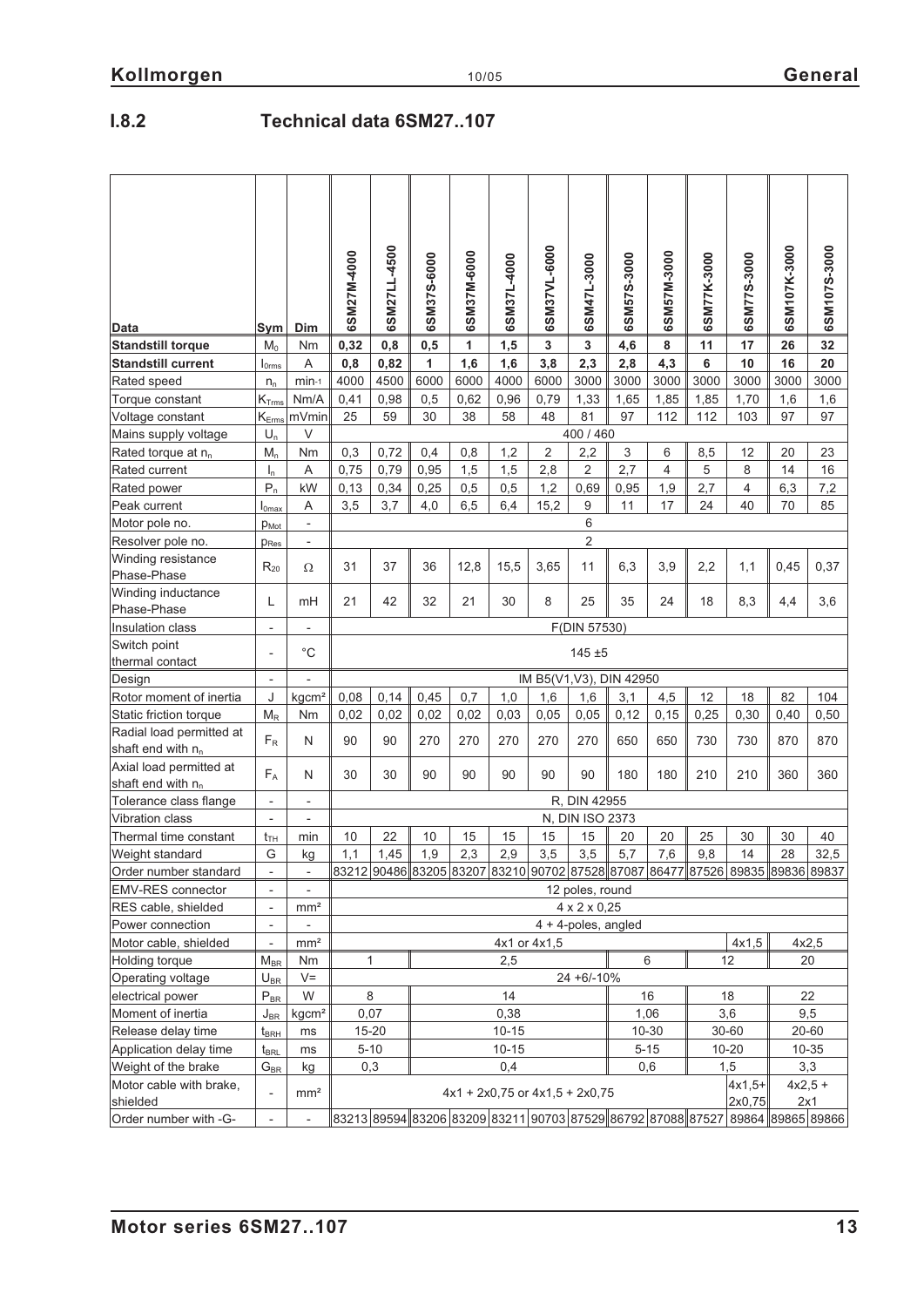This page has been deliberately left blank.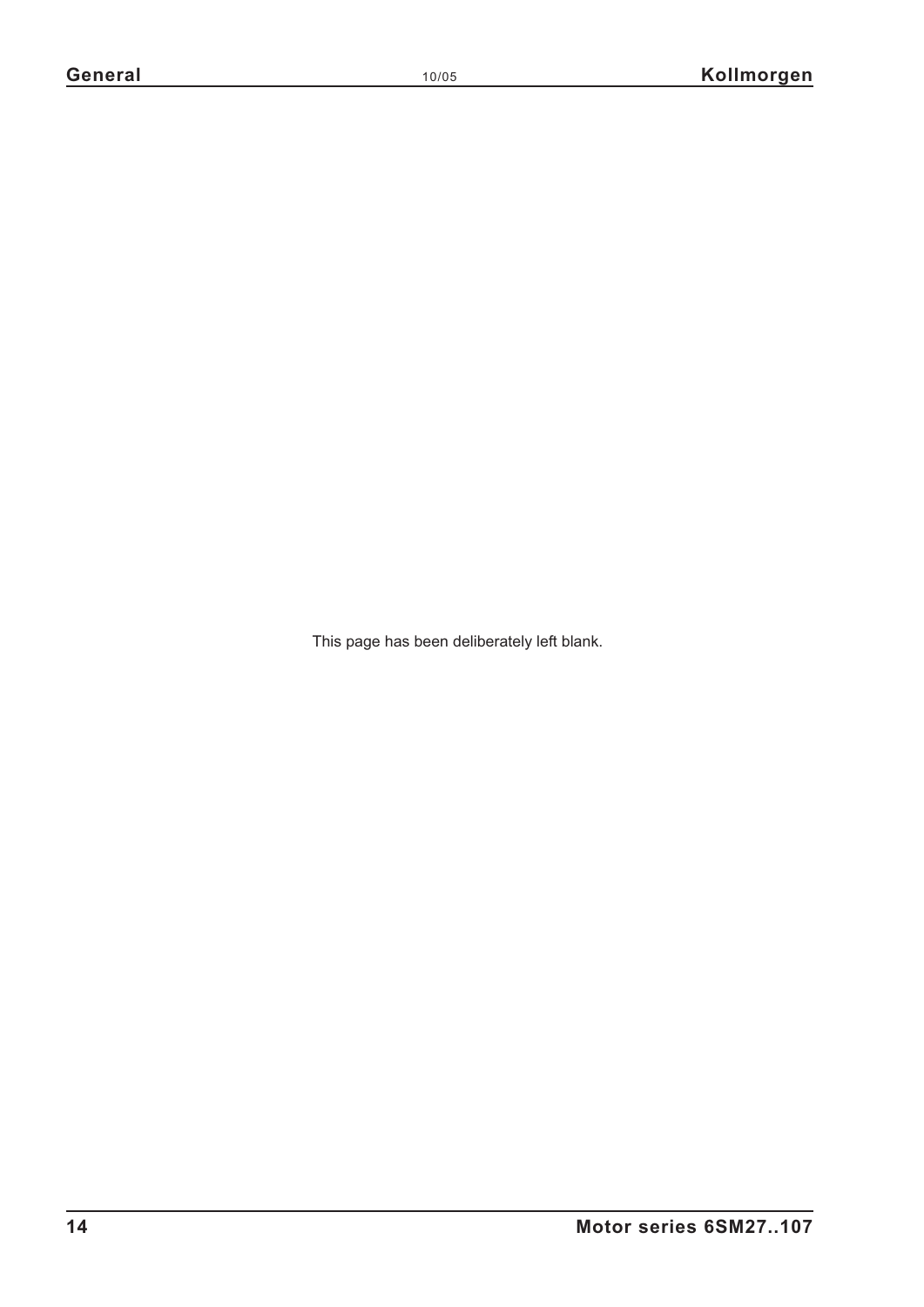### <span id="page-14-0"></span>**II** Installation / Commissioning

### **II.1 Important notes**

- $\bullet$  Check that the servo amplifier and motor match each other. Compare the rated voltage and rated current of the unit. Carry out the wiring according to the wiring diagram in the Installation and Commissioning Instructions for the servo amplifier. The connections to the motor are shown on page [23](#page-22-0) Notes on the connection methods can be found on page [18](#page-17-0).
- $\bullet$ Ensure that there is proper earthing of the servo amplifier and the motor.
- $\bullet$  Route the power and control cables as separately as possible from one another (separation > 20 cm). This will improve the immunity of the system to electromagnetic interference.

If a motor power cable is used which includes integral brake control leads, then these brake control leads must be shielded. The shielding must be connected at both ends (see under Installation Instructions for the servo amplifier).

 $\bullet$  Install all cables carrying a heavy current with an adequate cross-section, as per EN 60204. The recommended cross-section can be found in the Technical data.

#### *Caution!*

*If a servo amplifier of the series SERVOSTAR is used and the motor cable exceeds 25m, a boxed choke (type 3YL-xx, manufactured by Danaher Motion) and motor leads with the following diameters must be used:*

| ∣servo amplifier              | choke box | Max. cable diameter             |
|-------------------------------|-----------|---------------------------------|
| digifas <sup>®</sup> 72017206 | 13YL-06   | $4 \times 1$ mm <sup>2</sup>    |
| SERVOSTAR 601606              | 13YI -20  | $14 \times 1$ mm <sup>2</sup>   |
| SERVOSTAR 610                 | 3YL-20    | $4 \times 1.5$ mm <sup>2</sup>  |
| SERVOSTAR 620                 | 3YL-20    | $14 \times 2.5$ mm <sup>2</sup> |

- $\bullet$  Connect up all shielding via a wide surface-area contact (low impedance) and metallized connector housings or EMC-PG glands.
- $\bullet$ Check the compliance to the permitted radial and axial forces  $F_R$  and  $F_A$ . Observe the reduced permitted axial force with built-in brake.  $(\Rightarrow$  1.8.2). When you use a toothed belt drive, the **minimal** permitted diameter of the pinion e.g. follows from the equation:  $d_{\text{min}} \geq \frac{M_0}{F_R} \times 2$ .
- $\bullet$  Ensure that there is adequate heat transfer in the surroundings and the motor flange, so that the maximum permissible flange temperature is not exceeded in S1 operation.



#### *Caution!*

*Never undo the electrical connections to the motor while it is energised. A dangerous voltage, resulting from residual charge, can be still present on the capacitors up to 300 seconds after switch-off of the mains supply.*

*Measure the DC-link voltage and wait until it has fallen below 40V.*

*Even when the motor is not rotating, control and power leads may be live.*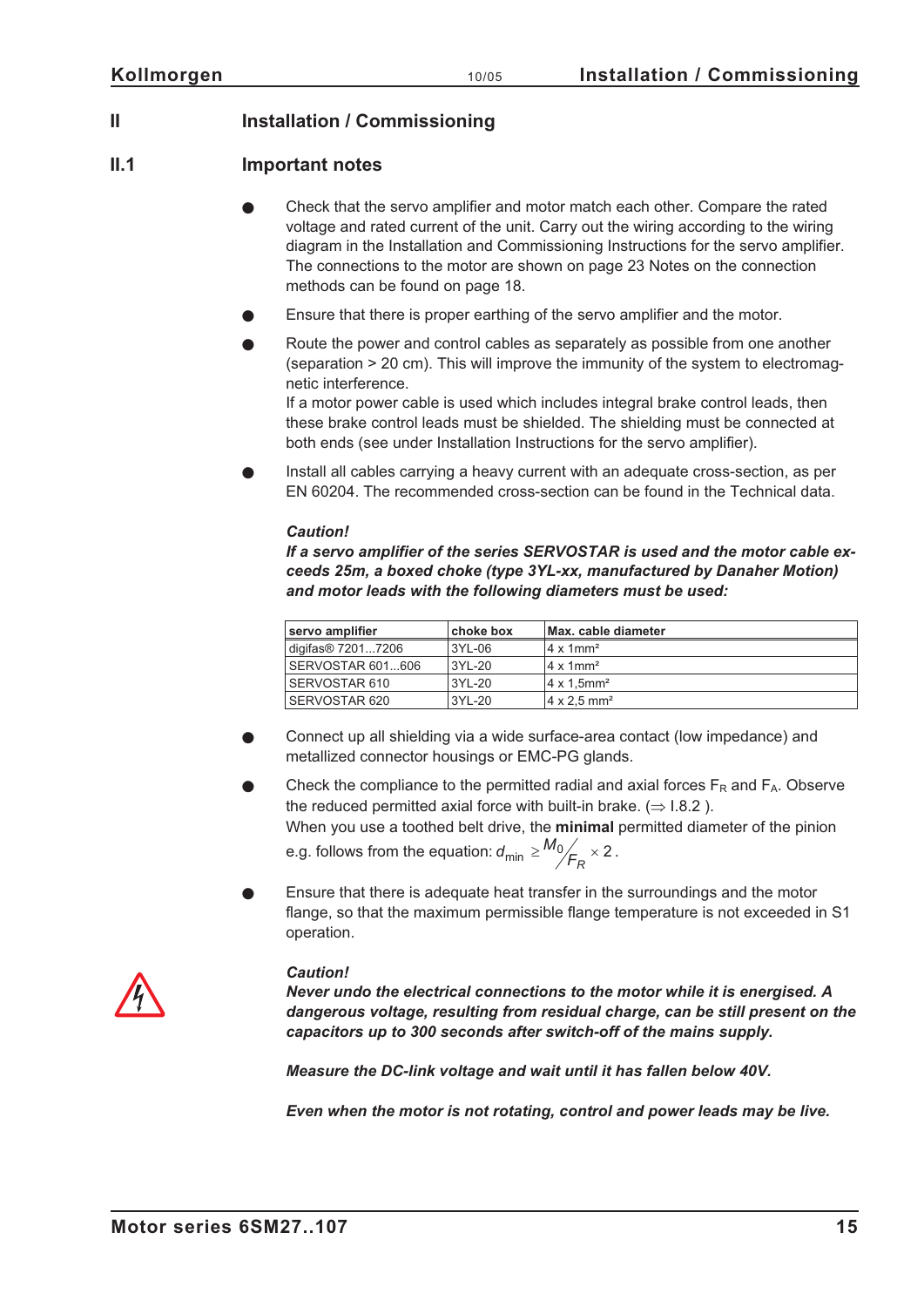### <span id="page-15-0"></span>**II.2 Assembly / Wiring**

**Only qualified staff with knowledge of mechanical engineering are permitted to assemble the motor.**

**Only staff qualified and trained in electrical engineering are allowed to wire up the motor.**

The procedure is described as an example. A different method may be appropriate or necessary, depending on the application of the equipment.



#### *Warning!*

*Protect the motor from unacceptable stresses. Take care, especially during transport and handling, that components are not bent and that insulation clearances are not altered.*



*Always make sure that the motors are de-energized during assembly and wiring, i.e. No voltage may be switched on for any piece of equipment which is to be connected.*

*Ensure that the switch cabinet remains turned off (barrier, warning signs etc.). The individual voltages will only be turned on again during commissioning*



#### *Note!*

*The ground symbol-, which you will find in the wiring diagrams, indicates that you must provide an electrical connection, with as large a surface area as possible, between the unit indicated and the mounting plate in the switch cabinet. This connection is to suppress HF interference and must not be confused with the PE (protective earth) symbol (protective measure to EN 60204).*

*To wire up the motor, use the wiring diagrams in the Installation and Commissioning Instructions of the servo amplifier which is used.*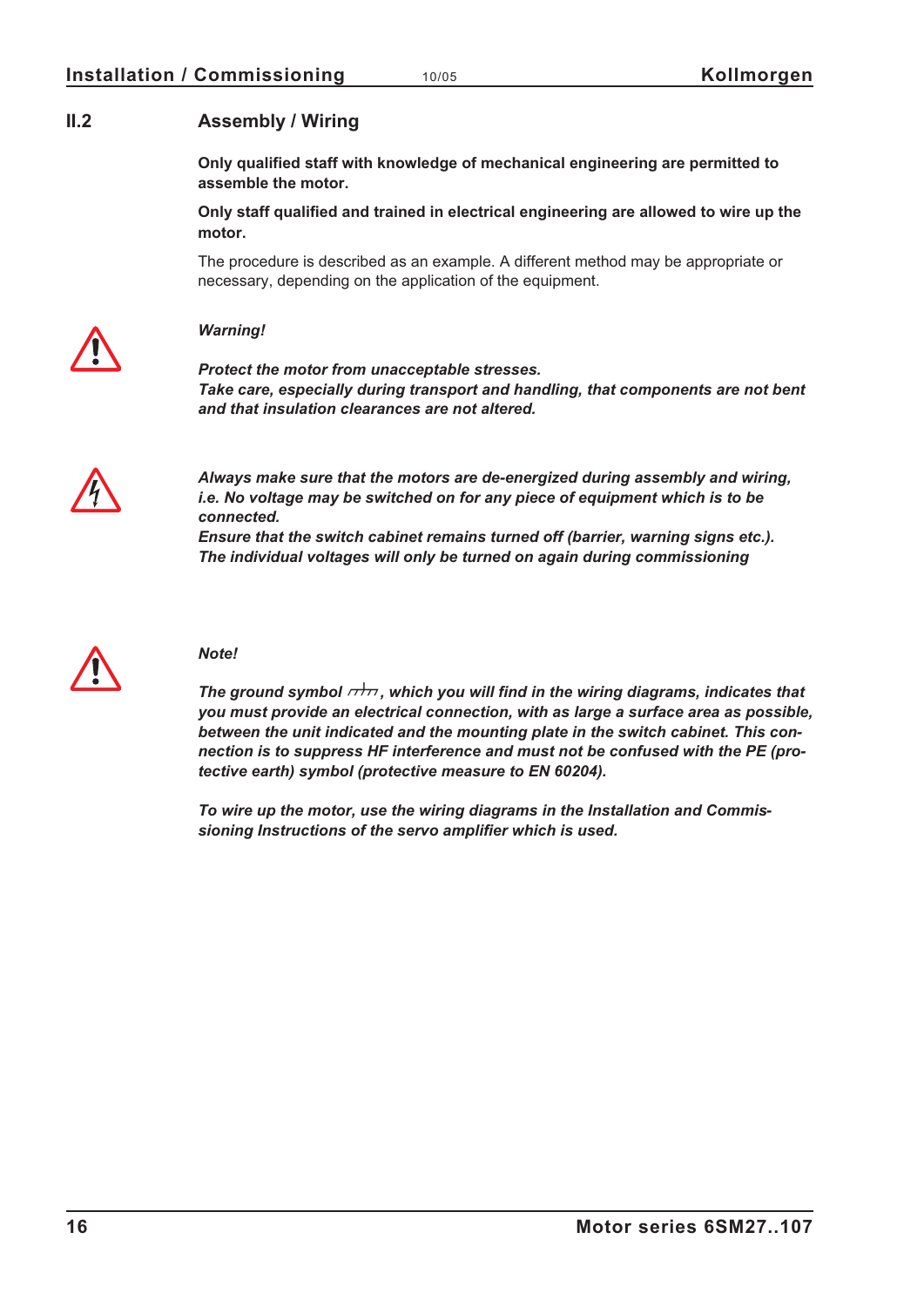<span id="page-16-0"></span>The following notes should help you to carry out the assembly and wiring in an appropriate sequence, without overlooking anything.

| <b>Site</b>           | The site must be free of conductive and aggressive material.<br>For V3-mounting (shaft end upwards), make sure that no liquids can<br>enter the bearings. If an encapsulated assembly is required, please<br>consult our applications department beforehand.                                                                                        |
|-----------------------|-----------------------------------------------------------------------------------------------------------------------------------------------------------------------------------------------------------------------------------------------------------------------------------------------------------------------------------------------------|
| Ventilation           | Ensure an unhindered ventilation of the motors and observe the<br>permissible ambient and flange temperatures.<br>For ambient temperatures above 40°C please consult our applications<br>department beforehand.                                                                                                                                     |
| Assembly              | During assembly, take care that the motor is not overstressed when it<br>is fixed in place.                                                                                                                                                                                                                                                         |
| Cable selection       | Select cables according to EN 60204<br>See the table in chapter II.1 when cable length exceeds 25m.                                                                                                                                                                                                                                                 |
| Earthing<br>Shielding | Use correct earthing and EMC-shielding according to the Installation<br>Instructions for the servo amplifier which is used. Earth the mounting<br>plate and motor casing. For connection methods see chapter II.2.1                                                                                                                                 |
| Wiring                | - Route power cables as separately as possible from control cables<br>- Connect up the resolver<br>- Connect the motor leads, install ring cores or motor chokes close to<br>the servo amplifier, connect shields to shielding terminals or EMC<br>connectors at both ends<br>- Connect the holding brake, if used, Connect shielding at both ends. |
| Check                 | Final check of the installed wiring, according to the wiring diagram<br>which was used                                                                                                                                                                                                                                                              |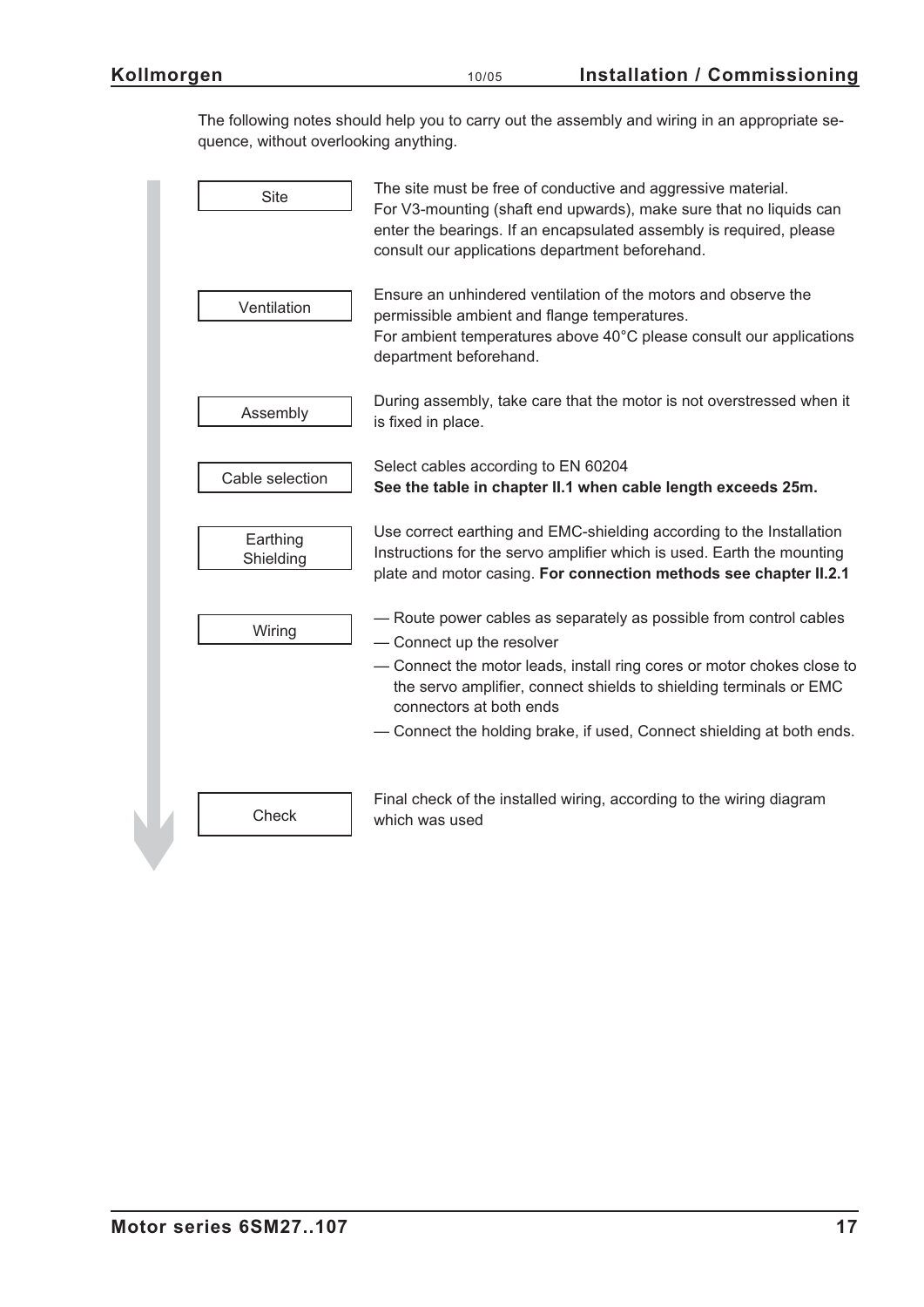### <span id="page-17-0"></span>**II.2.1 Connection methods**

- $\bullet$ Carry out the wiring in accordance with the valid standards and regulations.
- $\bullet$ Only use our preassembled shielded leads for the resolver and power connections.
- $\bullet$  Connect up the shielding according to the wiring diagrams in the Installation Instructions for the servo amplifier.
- $\bullet$ Incorrectly installed shielding inevitably leads to EMC interference.

In the table below you find all leads supplied by us. Further information referring to chemical, mechanical and electrical qualities can be received from our applications department.

#### **Insulating material**

| Sheathing | - PUR (Polyurethane, identification 11Y)                        |
|-----------|-----------------------------------------------------------------|
|           | core insulation - PETP (Polyesteraphtalate, identification 12Y) |

#### **Capacity**

| Motor lead    | - less than 150 pF/m |
|---------------|----------------------|
| Feedback lead | - less than 120 pF/m |

#### **Technical Data**

- All leads are suitable for trailing.
- Technical data refer to mobile usage of leads. Life time : 1 Million bending cycles
- The temperature range refers to the operation temperature.
	- $I$ dentification:  $N =$  numbered cores
		- $F = \text{cores with colour code according to DIN } 47100$
		- $B = \text{cores}$  with letter identification
		- $()$  = shielding

| <b>Cores</b>       | Identification   Temperature range   Cable diameter   Bending radius |             |             | <b>Remarks</b>  |
|--------------------|----------------------------------------------------------------------|-------------|-------------|-----------------|
| $\text{[mm$^2$]}$  | r°C1                                                                 | <u>[mm]</u> | <u>[mm]</u> |                 |
| (4x1,0)            | $-30/ +80$                                                           | 10,5        | 105         |                 |
| (4x1,5)            | $-30/100$                                                            | 11,3        | 115         | Motor lead      |
| (4x2,5)            | $-5/+70$                                                             | 12.7        | 125         |                 |
| $(4x1.0+(2x0.75))$ | $-30/ +80$                                                           | 12          | 120         | Motor lead with |
| $(4x1.5+(2x0.75))$ | $-10/100$                                                            | 12.5        | 125         | integral brake  |
| $(4x2.5+(2x1))$    | $-30/100$                                                            | 13,8        | 140         | control leads   |
| (4x2x0,25)         | $-30/ +80$                                                           | 6,9         | 60          | Resolver lead   |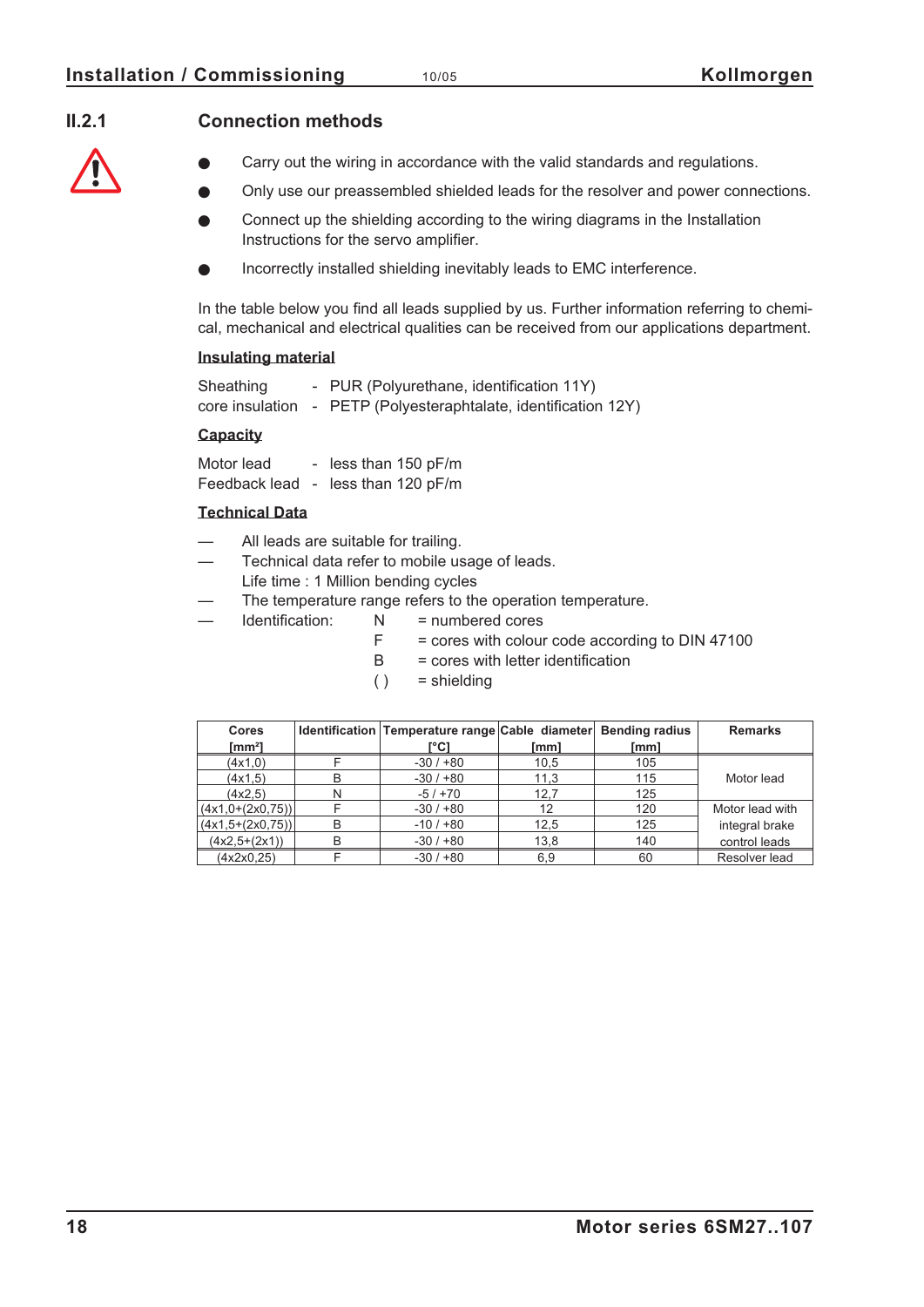### <span id="page-18-0"></span>**II.3 Commissioning**

The procedure for commissioning is described as an example. A different method may be appropriate or necessary, depending on the application of the equipment.

Only specialist personnel with extensive knowledge in the areas of electrical engineering / drive technology are allowed to commission the drive unit of servo amplifier and motor.



#### *Caution!*

*Check that all live connection points (terminal boxes) are safe against accidental contact. Deadly voltages can occur, up to 900V.*

*Never undo the electrical connections to the motor when it is live. The residual charge in the capacitors of the servo amplifier can produce dangerous voltages up to 300 seconds after the mains supply has been switched off.*

*The surface temperature of the motor can reach 100°C in operation. Check (measure) the temperature of the motor. Wait until the motor has cooled down below 40°C before touching it.*

*Make sure that, even if the drive starts to move unintentionally, no danger can result for personnel or machinery.*

- $\bullet$ Check the assembly and orientation of the motor.
- $\bullet$  Check the drive components (clutch, gear unit, belt pulley) for the correct seating and setting (observe the permissible radial and axial forces).
- $\bullet$  Check the wiring and connections to the motor and the servo amplifier. Check that the earthing is correct.
- $\bullet$  Test the function of the holding brake, if used. (apply 24V, the brake must be released).
- $\bullet$  Check whether the rotor of the motor revolves freely (release the brake, if necessary). Listen out for grinding noises.
- $\bullet$  Check that all the required measures against accidental contact with live and moving parts have been carried out.
- $\bullet$ Carry out any further tests which are specifically required for your system.
- $\bullet$  Now commission the drive according to the commissioning instructions for the servo amplifier.
- $\bullet$  In multi-axis systems, individually commission each drive unit (servo amplifier and motor).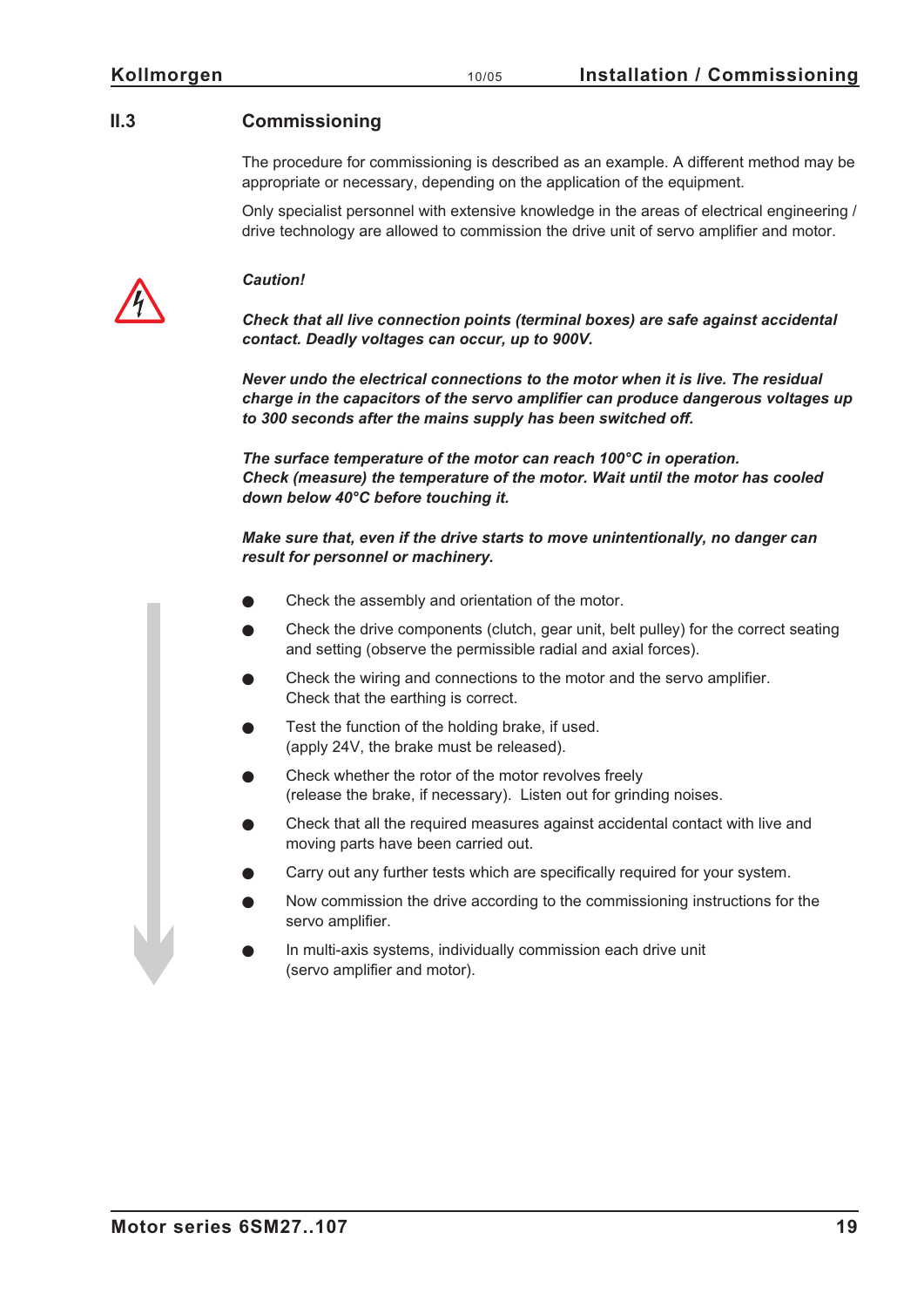This page has been deliberately left blank.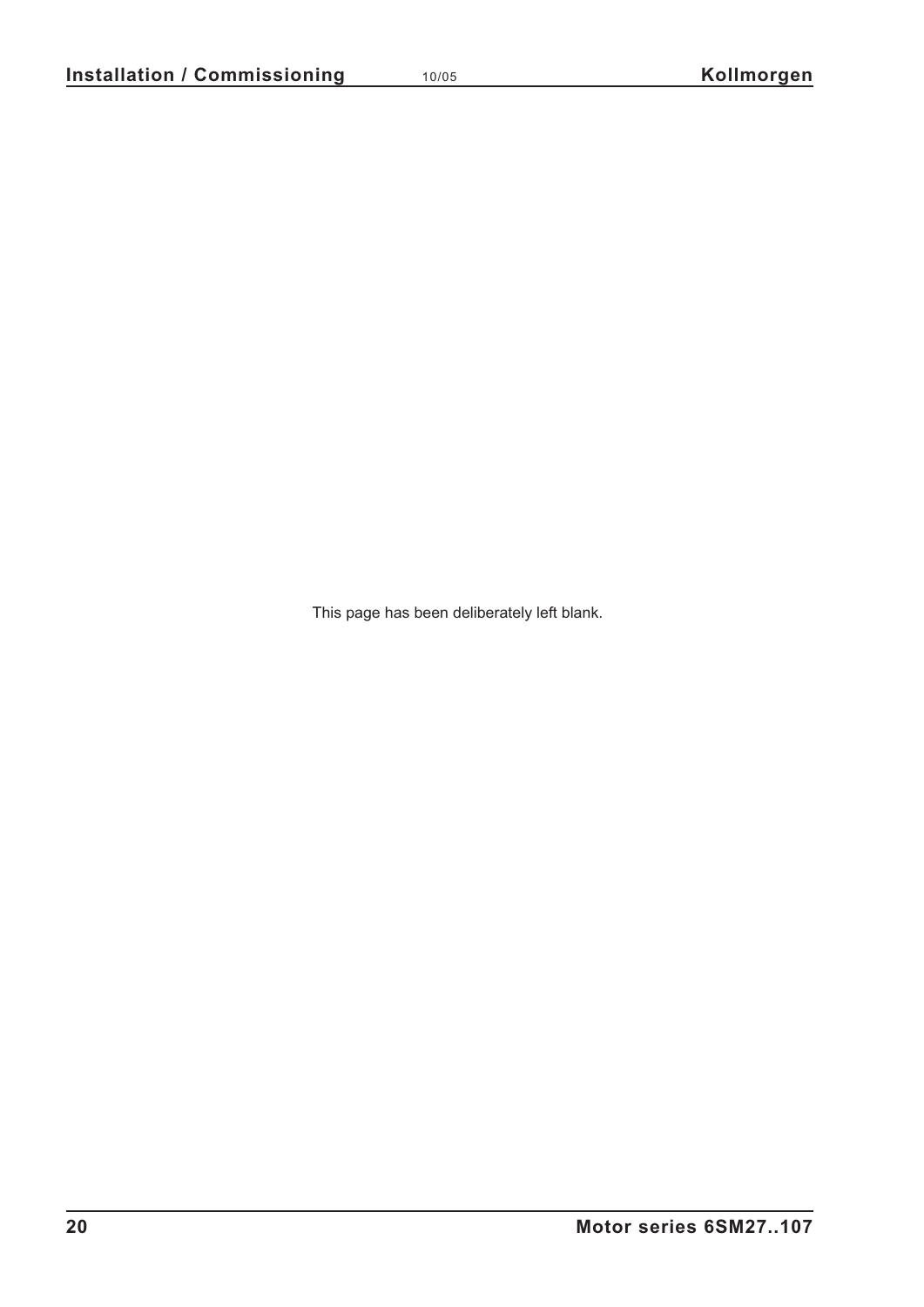### <span id="page-20-0"></span>**III Drawings**



### **III.1 Dimensions 6SM27..107 with resolver**





| Shaft end WITHOUT |  |
|-------------------|--|
| keyway to         |  |
| <b>DIN 748</b>    |  |

Centering with<br>internal thread<br>acc. to DIN 332

|                                       | $G_{i6}$ | $b_{k6}$             | $\mathsf{C}$ | d                    | e   |    | q                    | k                        | $k(-G-)$                 | m    | n   | p              |     | u                                | Z  |
|---------------------------------------|----------|----------------------|--------------|----------------------|-----|----|----------------------|--------------------------|--------------------------|------|-----|----------------|-----|----------------------------------|----|
|                                       | mm       |                      | mmlmm        | mml                  | mm  | mm | mml                  | l mm                     | mm                       | mm   | mm  | mm             | mm  |                                  | mm |
| 6SM27M<br>6SM27LL                     | 40       | 9                    | 50           | 20                   | 2,5 | 7  |                      | 142<br>172               | 175<br>205               | 62,5 | 63  | 5,8            | 55  |                                  | 75 |
| 6SM37S<br>6SM37M<br>6SM37L<br>6SM37VL | 60       | 11<br>11<br>11<br>14 | 74           | 23<br>23<br>23<br>30 | 2,5 | 10 | 10<br>10<br>10<br>17 | 139<br>157<br>175<br>225 | 172<br>190<br>208<br>258 | 69.5 | 90  | 5,8            | 75  | M4<br>M4<br>M4<br>M <sub>5</sub> | 75 |
| 6SM47L                                | 80       | 14                   | 74           | 30                   | 3   | 9  | 17                   | 218                      | 251                      | 69,5 | 100 | 7              | 88  | M <sub>5</sub>                   | 75 |
| 6SM57S<br>6SM57M                      | 95       | 19                   | 97           | 40                   | 3   | 10 | 22                   | 225<br>270               | 260<br>305               | 81   | 115 | 9              | 105 | M <sub>5</sub>                   | 75 |
| 6SM77K<br>6SM77S                      | 30       | 24                   | 127          | 50                   | 3,5 | 11 | 27                   | 266<br>321               | 309<br>364               | 96   | 165 | 11             | 42  | M <sub>8</sub>                   | 75 |
| 6SM107K<br>6SM107S                    | 180      | 32                   | 90           | 58                   | 4   | 13 | 42                   | 298<br>321               | 342<br>365               | 128  | 215 | $\overline{4}$ | 90  | M12                              | 75 |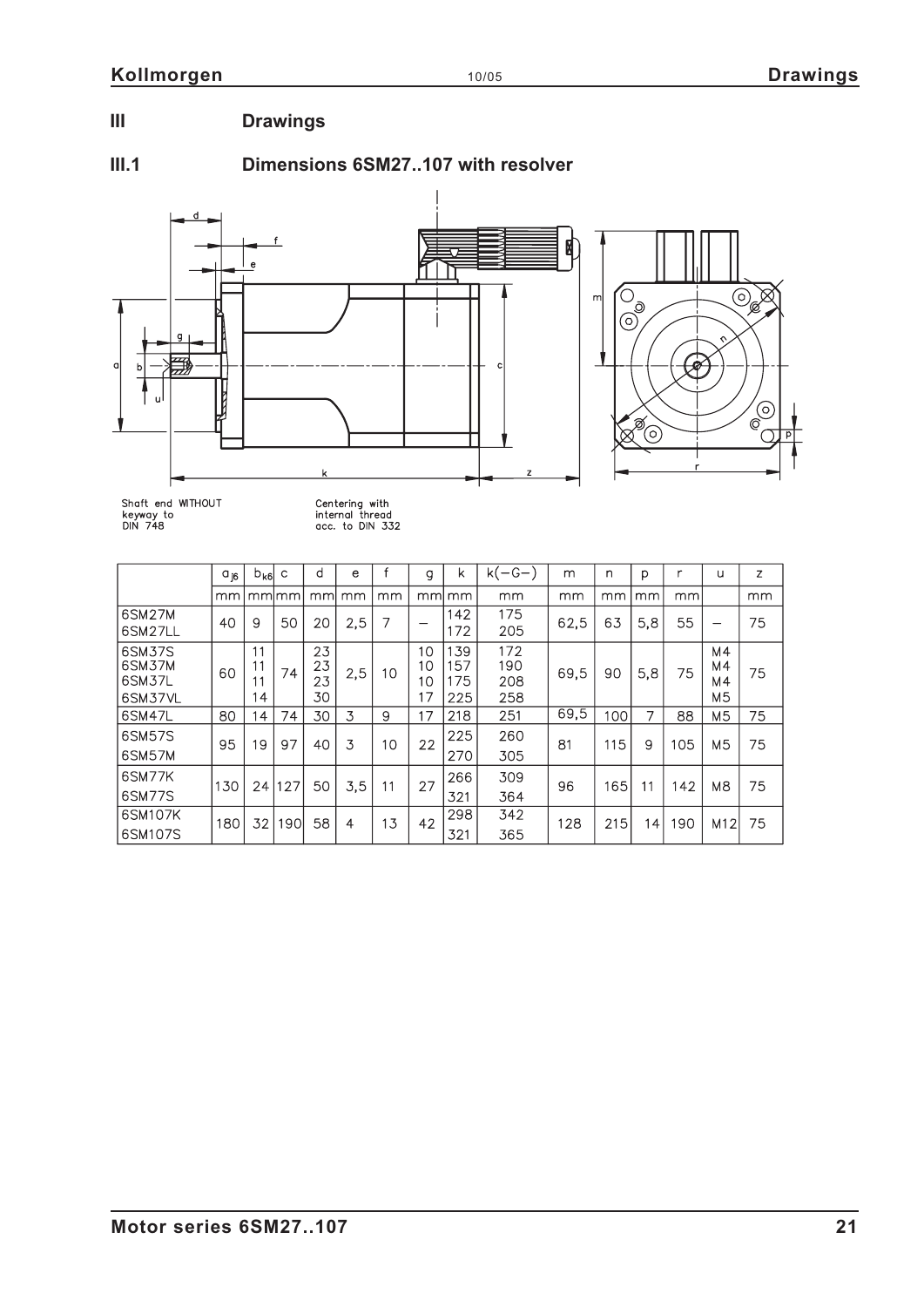<span id="page-21-0"></span>





|                                                   | $a_{i}$ | $b_{k6}$       | C      | d                    | e   |    | q                    | k                        | k(-G-1                   | m  | n   | D              |     | u              | Z    |
|---------------------------------------------------|---------|----------------|--------|----------------------|-----|----|----------------------|--------------------------|--------------------------|----|-----|----------------|-----|----------------|------|
|                                                   | mml     | mmlmm          |        | mml                  | mm  | mm | mm                   | mm                       | mm                       | mm | mm  | mm             | mm  |                | mm   |
| 6SM37S-S3<br>6SM37M-S3<br>6SM37L-S3<br>6SM37VL-S3 | 60      | 11<br>11<br>14 | 74     | 23<br>23<br>23<br>30 | 2,5 | 10 | 10<br>10<br>10<br>17 | 195<br>213<br>231<br>274 | 228<br>246<br>264<br>307 | 70 | 90  | 5.8            | 75  | M4             | 82,5 |
| 6SM47L-S3                                         | 80      | 14             | 74     | 30                   | 3   | 9  | 17                   | 273                      | 306                      | 70 | 100 | 7              | 88  | M <sub>5</sub> | 82,5 |
| 6SM57S-S3<br>6SM57M-S3                            | 95      | 19             | 97     | 40                   | 3   | 10 | 22                   | 261<br>306               | 293<br>338               | 81 | 115 | 9              | 105 | M <sub>5</sub> | 68.5 |
| 6SM77K-S3<br>6SM77S-S3                            | 130     |                | 24 127 | 50                   | 3.5 | 11 | 27                   | 289<br>340               | 332<br>383               | 81 | 165 | 11             | 142 | M <sub>8</sub> | 68.5 |
| 6SM107K-S3<br>6SM107S-S3                          | 180     | 32             | 190    | 58                   | 4   | 13 | 42                   | 317<br>340               | 361<br>384               | 82 | 215 | $\overline{4}$ | 90  | M12            | 66.5 |

### **III.3 Radial-/axial force at the shaft end**

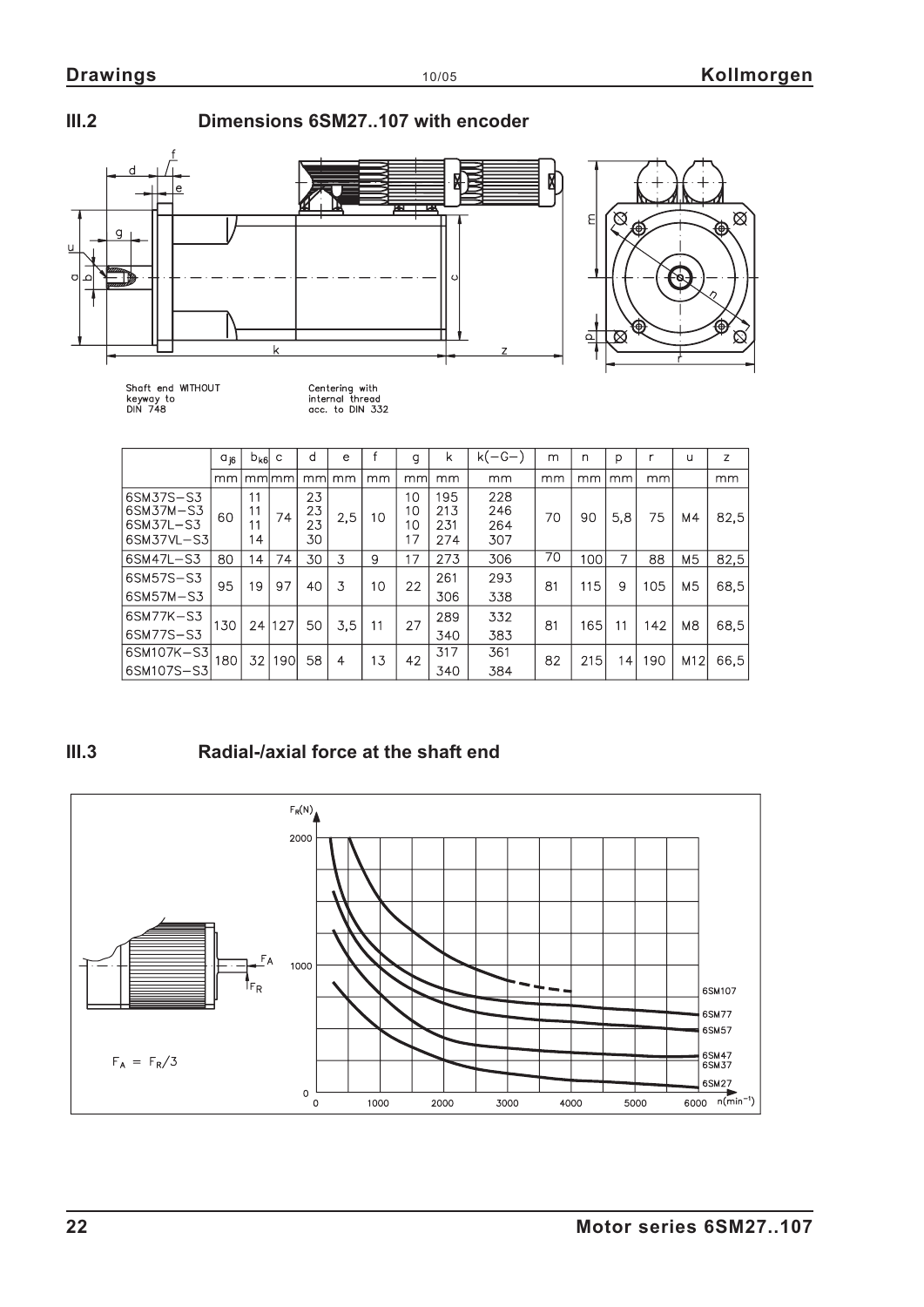

### <span id="page-22-0"></span>**III.4 Wiring diagram 6SM27..107 with resolver**



Colour coding acc. to IEC 757

with connector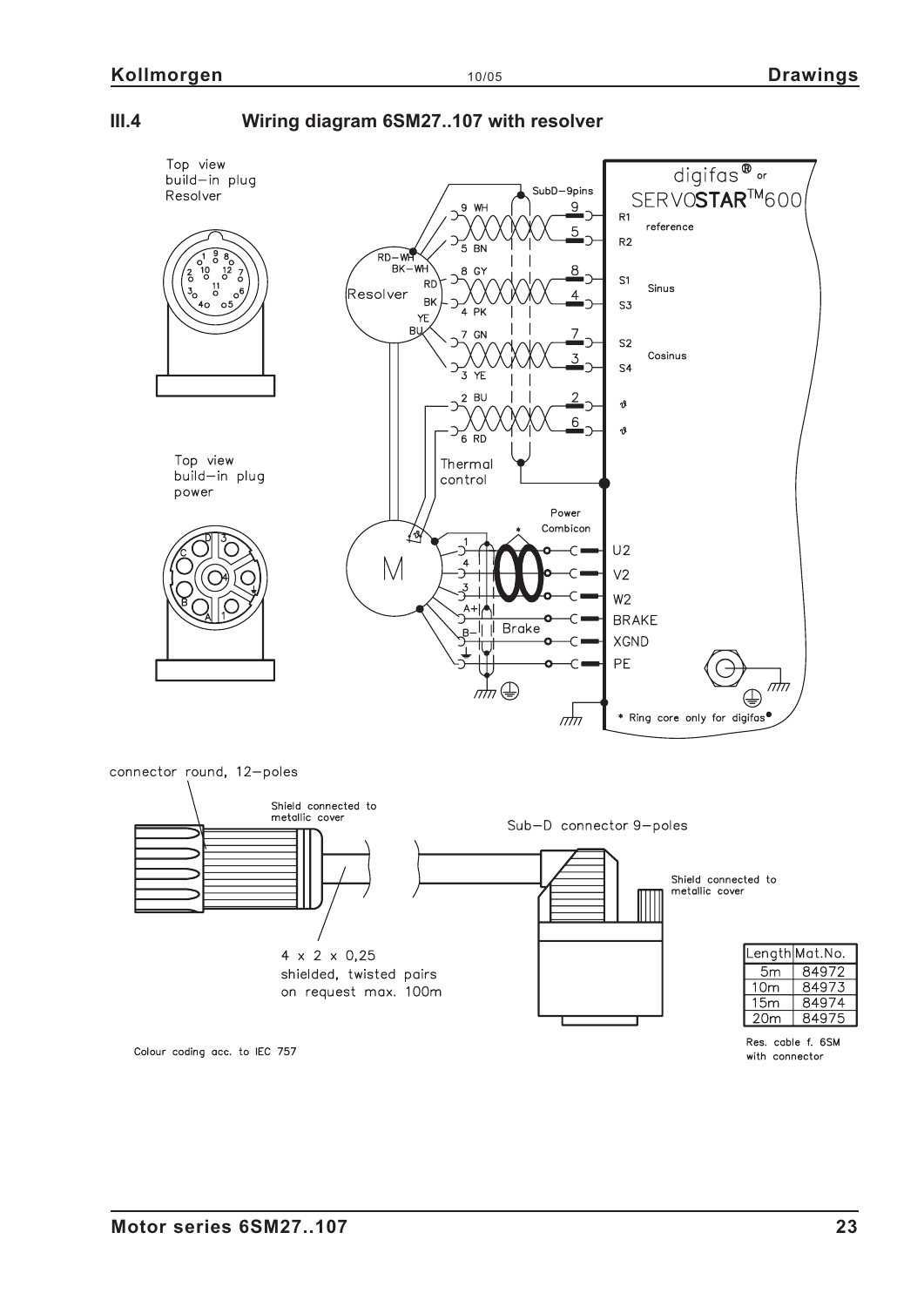<span id="page-23-0"></span>

with connector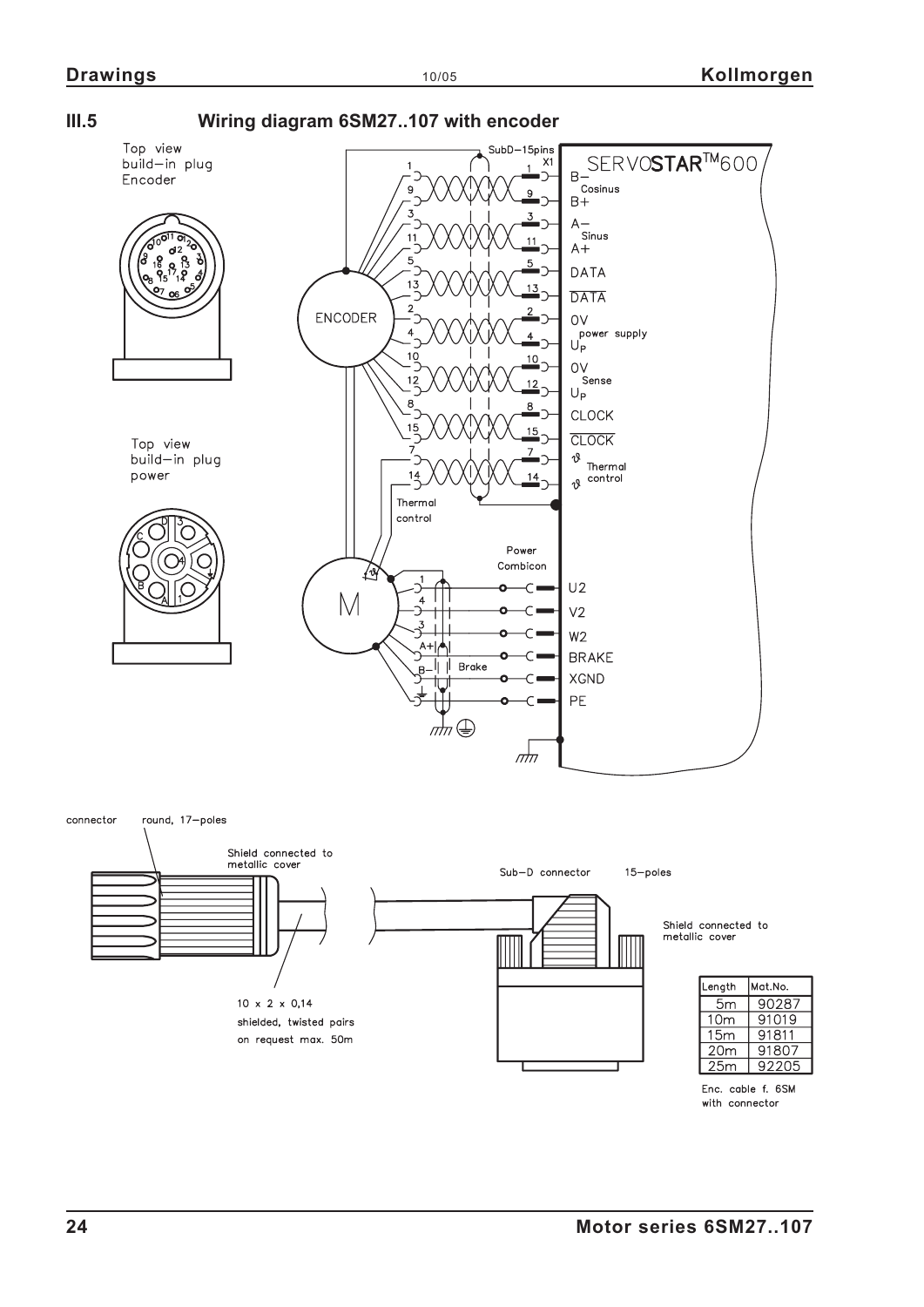<span id="page-24-0"></span>



**Motor series 6SM27..107 25**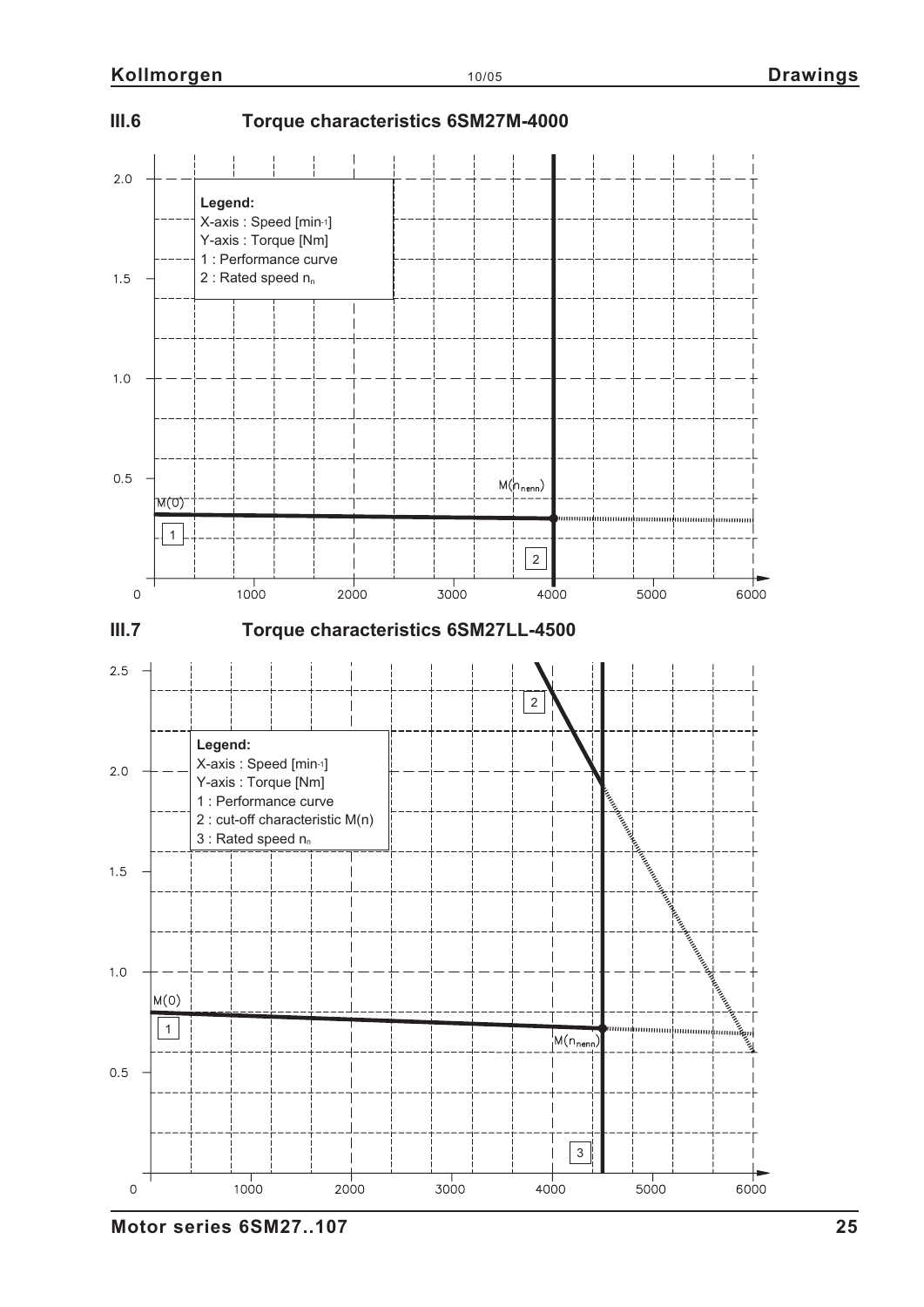<span id="page-25-0"></span>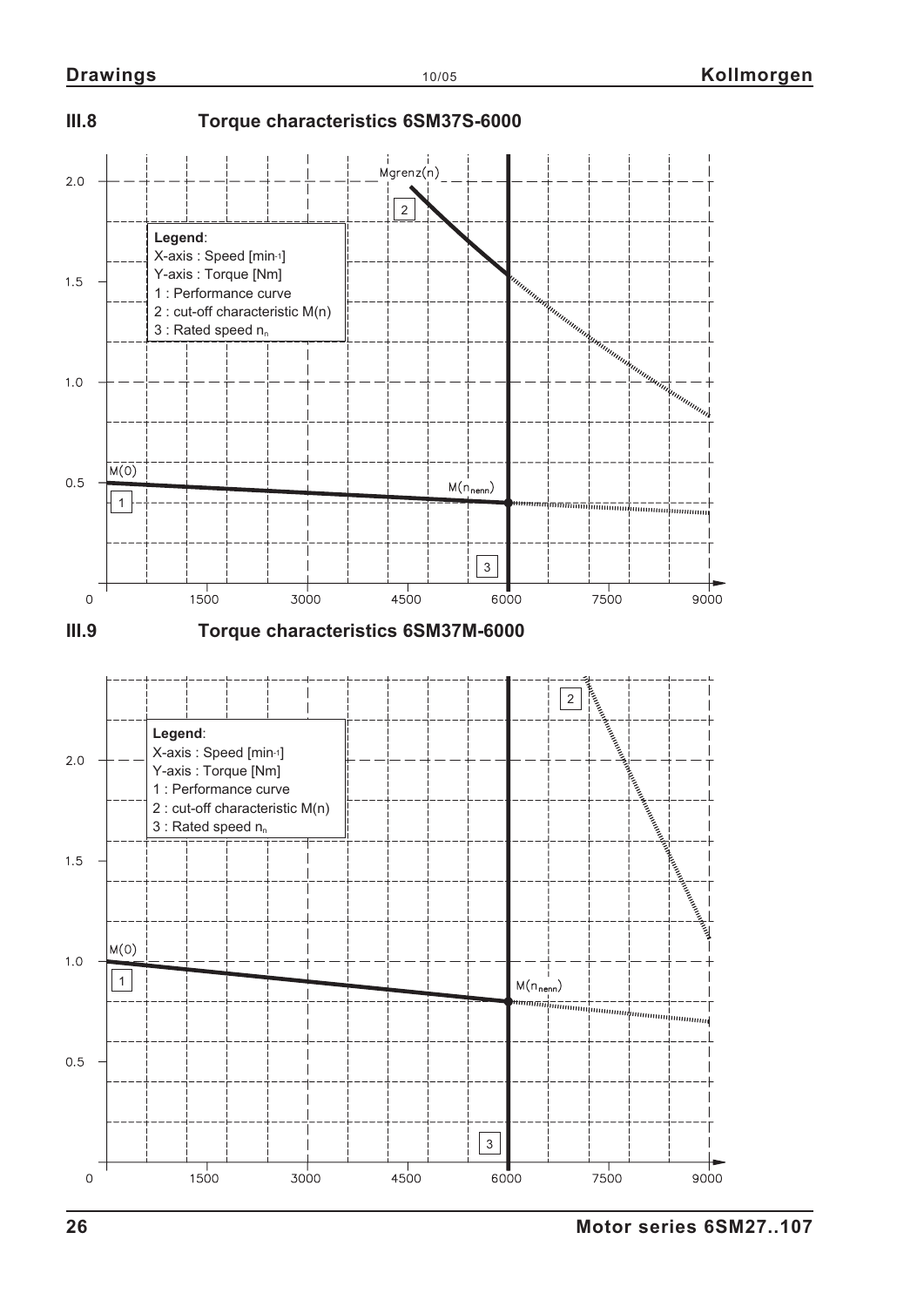<span id="page-26-0"></span>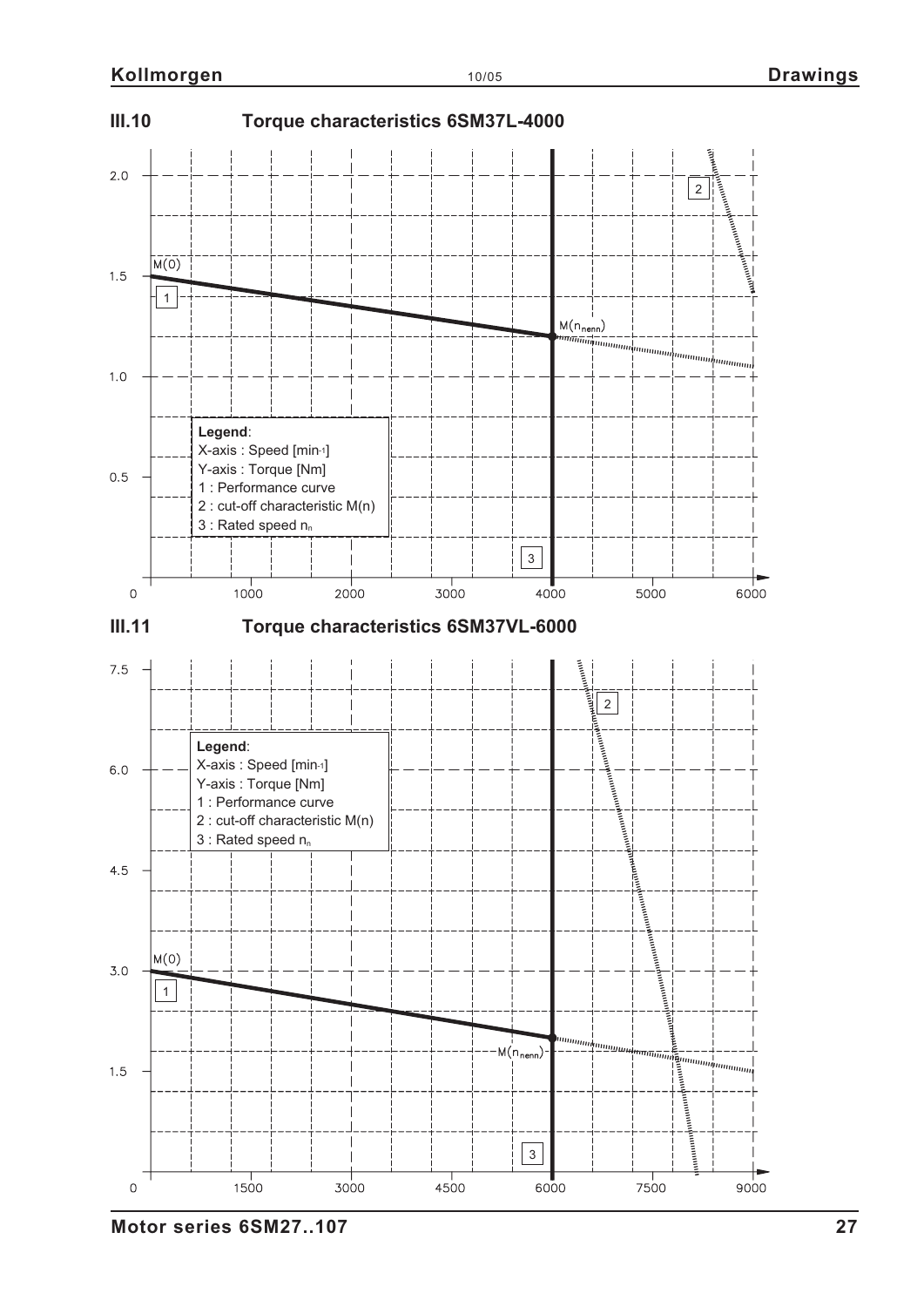

### <span id="page-27-0"></span>**III.12 Torque characteristics 6SM47L-3000**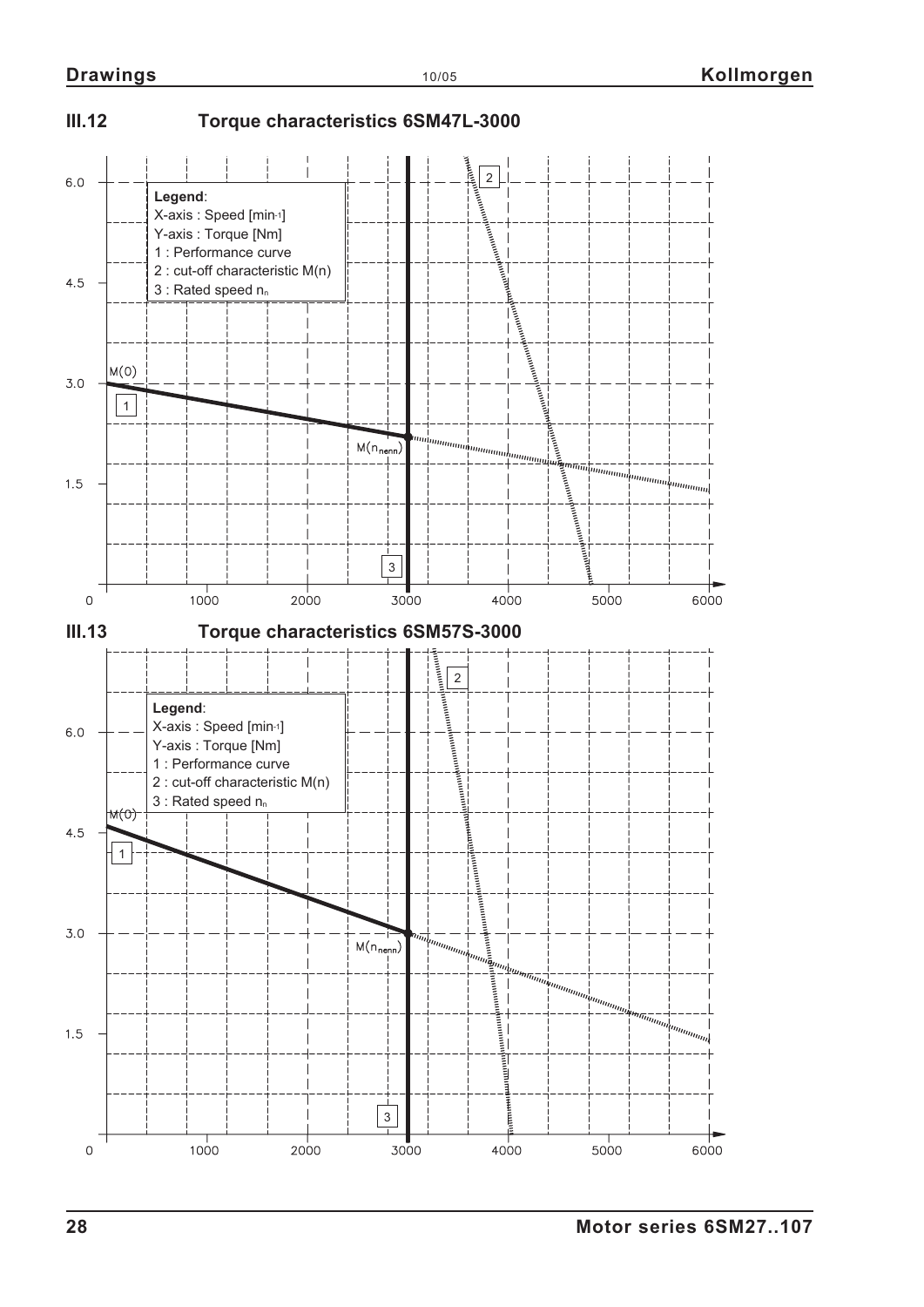<span id="page-28-0"></span>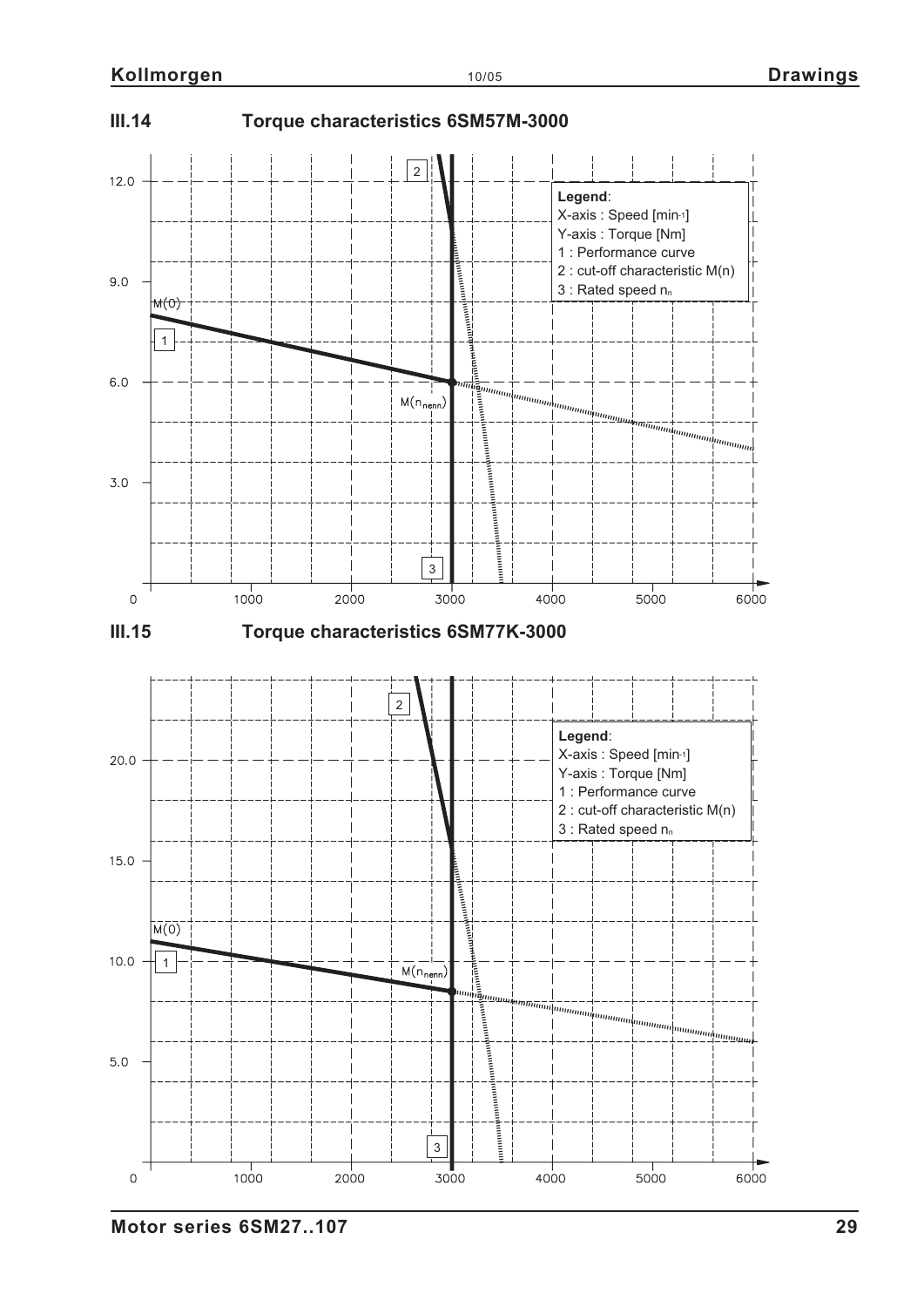<span id="page-29-0"></span>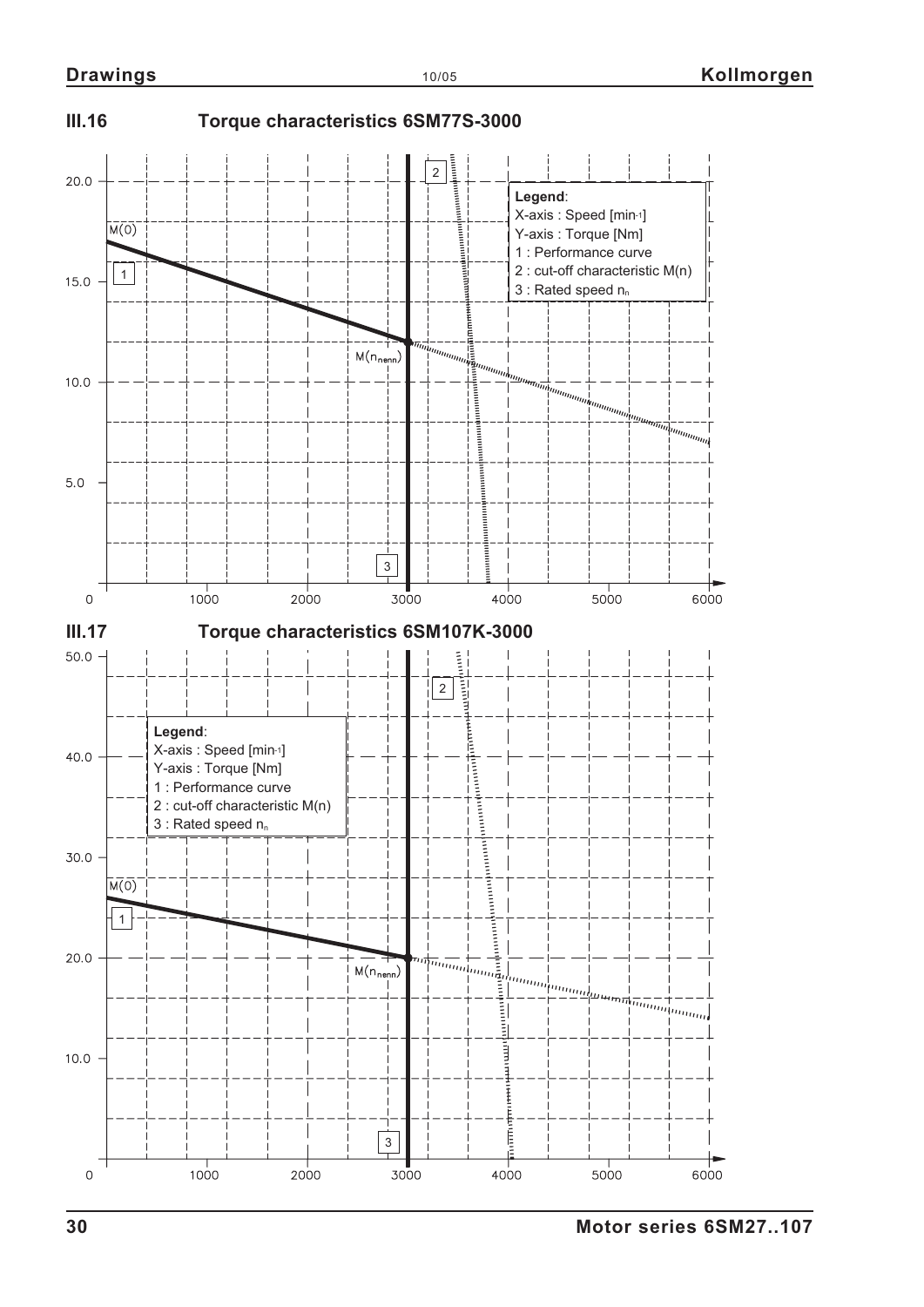

### <span id="page-30-0"></span>**III.18 Torque characteristics 6SM107S-3000**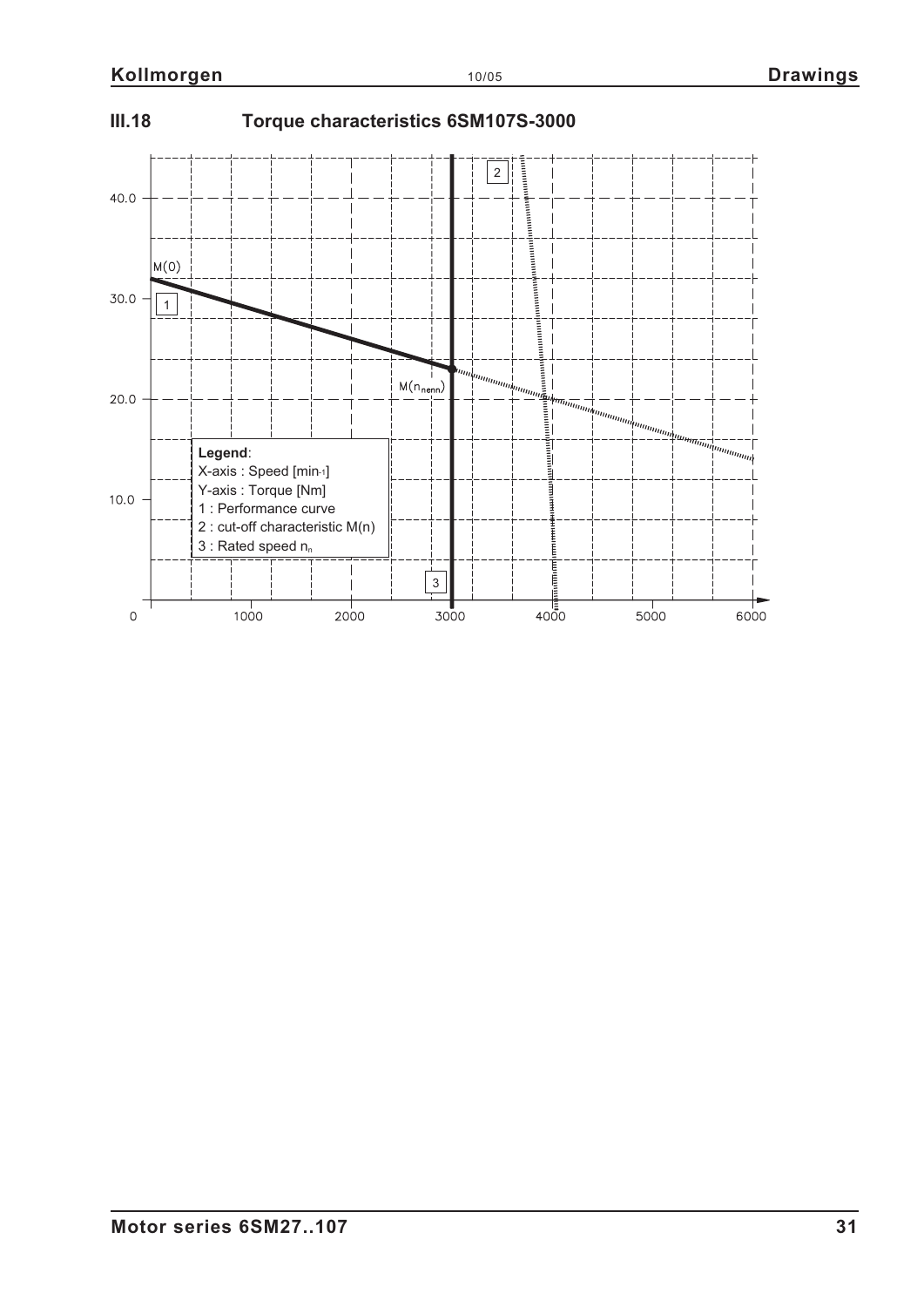This page has been deliberately left blank.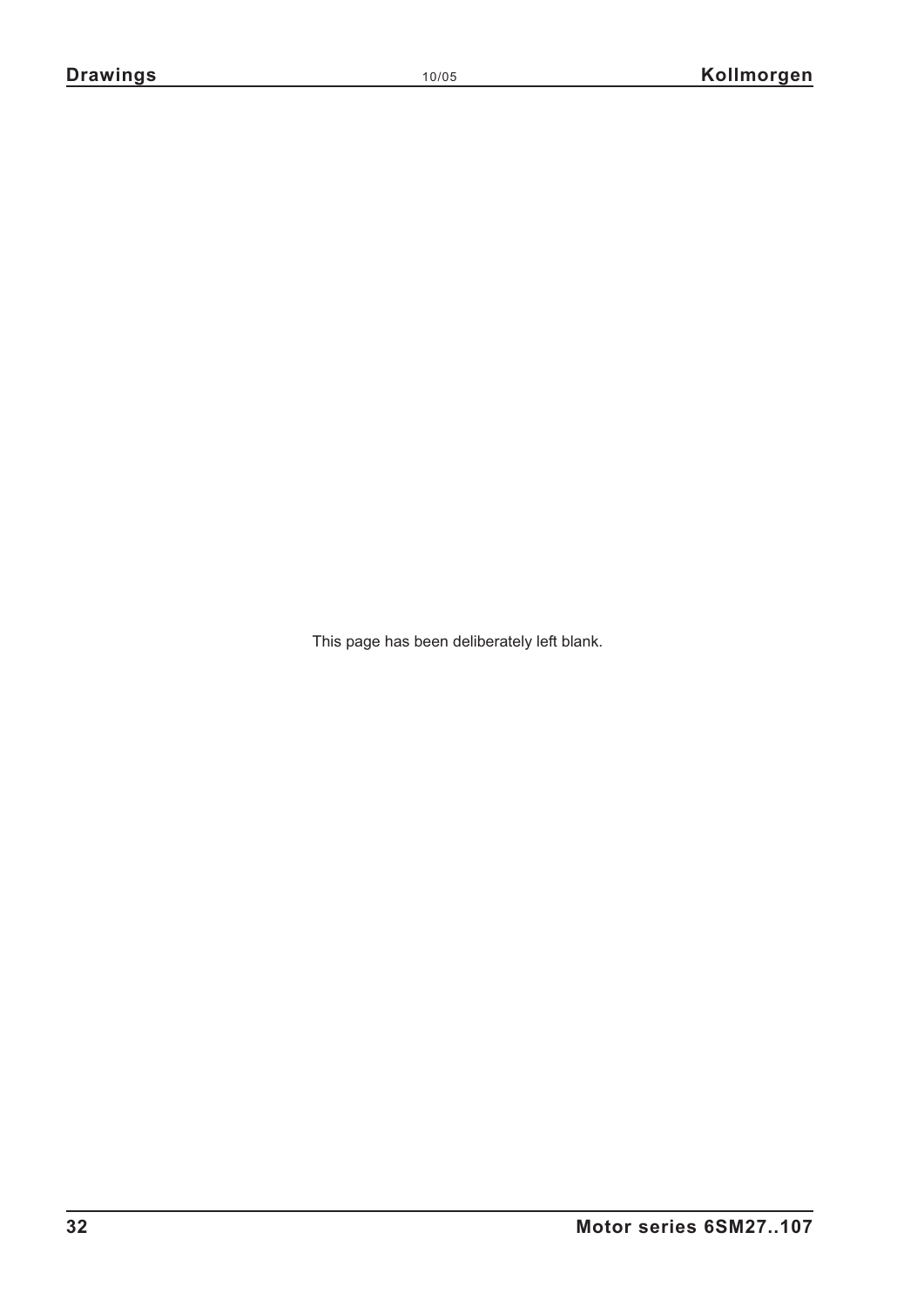<span id="page-32-0"></span>

| IV          | <b>Appendix</b>  |                                                                                                                                                                                                                                                                                                                                                                                                                                                                                                           |        |                                                                                                                                            |                                                                             |  |  |  |  |  |  |
|-------------|------------------|-----------------------------------------------------------------------------------------------------------------------------------------------------------------------------------------------------------------------------------------------------------------------------------------------------------------------------------------------------------------------------------------------------------------------------------------------------------------------------------------------------------|--------|--------------------------------------------------------------------------------------------------------------------------------------------|-----------------------------------------------------------------------------|--|--|--|--|--|--|
| <b>IV.1</b> |                  | Delivery package, transport, storage, maintenance, disposal                                                                                                                                                                                                                                                                                                                                                                                                                                               |        |                                                                                                                                            |                                                                             |  |  |  |  |  |  |
|             |                  | Delivery package: - Motor from the 6SM27107 series<br>- Technical description (documentation), 1 copy per delivery<br>- Motor package leaflet (short info)                                                                                                                                                                                                                                                                                                                                                |        |                                                                                                                                            |                                                                             |  |  |  |  |  |  |
|             | Transport:       | - Climate category 2K3 to EN 50178<br>Transport temperature-25+70°C, max. 20K/hr change<br>Transport humidity rel. humidity 5% - 95%, no condensation<br>- only by qualified personnel<br>- only in the manufacturer's original recyclable packaging<br>- avoid shocks<br>- if the packaging is damaged, check the motor for visible damage.<br>Inform the carrier and, if appropriate, the manufacturer.                                                                                                 |        |                                                                                                                                            |                                                                             |  |  |  |  |  |  |
|             | Packaging:       |                                                                                                                                                                                                                                                                                                                                                                                                                                                                                                           |        |                                                                                                                                            |                                                                             |  |  |  |  |  |  |
|             |                  | <b>Motor type</b>                                                                                                                                                                                                                                                                                                                                                                                                                                                                                         | Carton | Pallet or skeleton box                                                                                                                     | <b>Max.stacking height</b>                                                  |  |  |  |  |  |  |
|             |                  | 6SM27/37                                                                                                                                                                                                                                                                                                                                                                                                                                                                                                  | X      |                                                                                                                                            | 10                                                                          |  |  |  |  |  |  |
|             |                  | 6SM47                                                                                                                                                                                                                                                                                                                                                                                                                                                                                                     | X      |                                                                                                                                            | 6                                                                           |  |  |  |  |  |  |
|             |                  | 6SM57                                                                                                                                                                                                                                                                                                                                                                                                                                                                                                     | X      |                                                                                                                                            | 6                                                                           |  |  |  |  |  |  |
|             |                  | 6SM77                                                                                                                                                                                                                                                                                                                                                                                                                                                                                                     | X      |                                                                                                                                            | 5                                                                           |  |  |  |  |  |  |
|             |                  | 6SM107                                                                                                                                                                                                                                                                                                                                                                                                                                                                                                    |        | X                                                                                                                                          | 1                                                                           |  |  |  |  |  |  |
|             | Storage:         | Storage temperature<br>Humidity<br>- max. stacking height<br>- Storage time                                                                                                                                                                                                                                                                                                                                                                                                                               |        | - Climate category 1K4 to EN 50178<br>- only in the manufacturer's original recyclable packaging<br>see table under Packaging<br>unlimited | -25+55°C, max. variation 20K/hr.<br>rel. humidity 5% - 95%, no condensation |  |  |  |  |  |  |
|             | Maintenance:     | - Only by qualified personnel<br>- The ball bearings have a grease packing which is adequate for<br>20,000 hours of operation under normal conditions. The bearings<br>should be replaced after 20,000 hours of operation under rated<br>conditions.<br>- Check the motor for bearing noise every 2500 operating hours,<br>respectively each year. If any noises are heard, then the operation<br>of the motor must stop, the bearings must be replaced.<br>- Opening the motor invalidates the warranty. |        |                                                                                                                                            |                                                                             |  |  |  |  |  |  |
|             | <b>Cleaning:</b> | - If the housing is dirty:<br>clean with Isopropanol or similar.<br>do not immerse or spray                                                                                                                                                                                                                                                                                                                                                                                                               |        |                                                                                                                                            |                                                                             |  |  |  |  |  |  |
|             | Disposal:        | - The disposal should be carried out by a certified disposal company.<br>Ask us for addresses.                                                                                                                                                                                                                                                                                                                                                                                                            |        |                                                                                                                                            |                                                                             |  |  |  |  |  |  |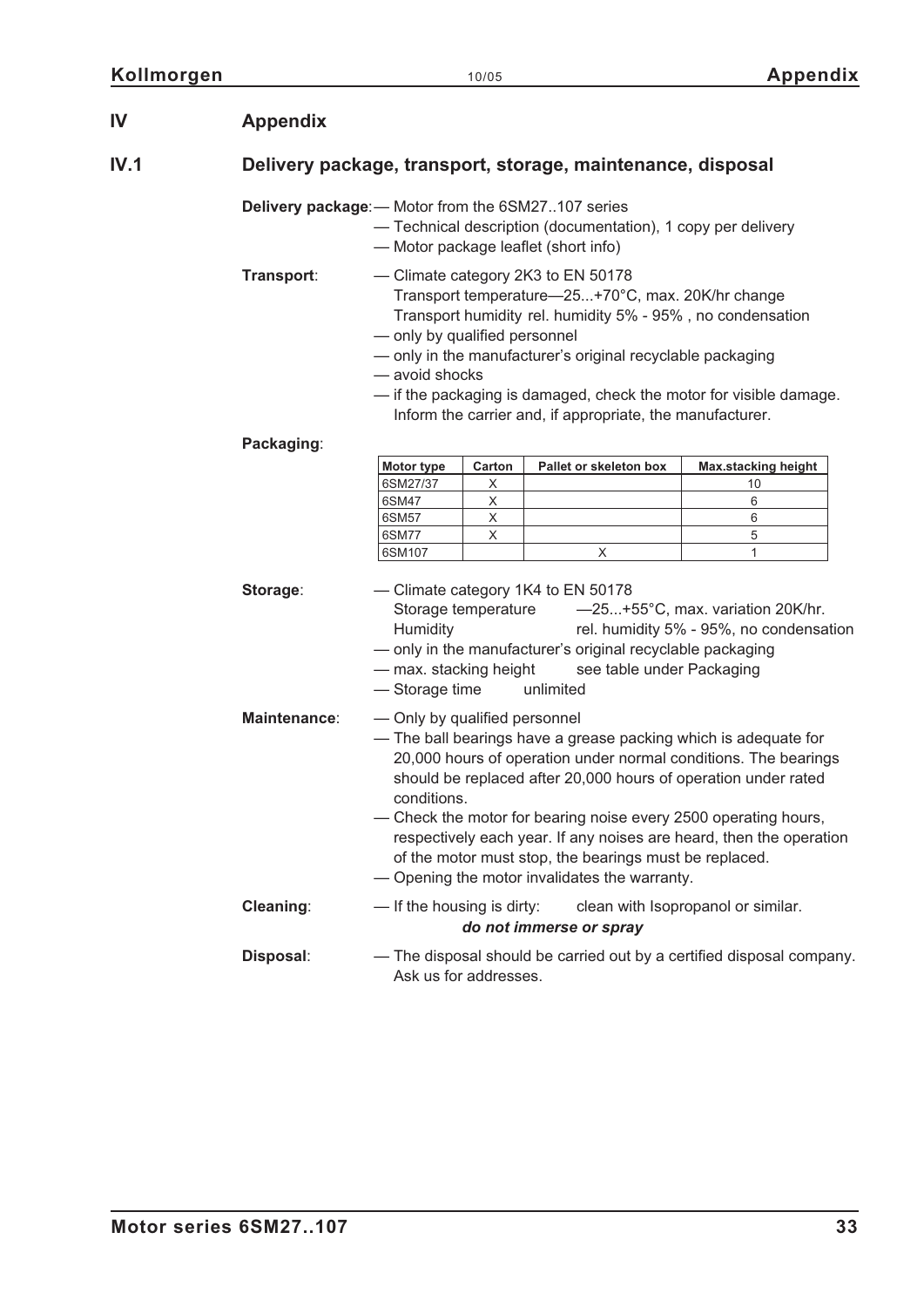### <span id="page-33-0"></span>**IV.2 Fault-finding**

The following table is to be seen as a "First Aid" box. There can be a large number of different reasons for a fault, depending on the particular conditions in your system. The fault causes described below are mostly those which directly influence the motor. Peculiarities which show up in the control loop behaviour can usually be traced back to an error in the parameterization of the servo amplifier. The documentation for the servo amplifier and the operator software provides information on these matters.

For multi-axis systems there may be further hidden reasons for faults.

Our applications department can give you further help with your problems.

| Fault                                    | Possible cause                                                                                                                                 | Measures to remove the cause of<br>the fault                                                                                                          |
|------------------------------------------|------------------------------------------------------------------------------------------------------------------------------------------------|-------------------------------------------------------------------------------------------------------------------------------------------------------|
| Motor doesn't<br>rotate                  | servo amplifier not enabled<br>Break in setpoint lead<br>Motor phases in wrong sequence<br>Brake not released<br>Drive is mechanically blocked | Supply ENABLE signal<br>Check setpoint lead<br>Correct the phase sequence<br>Check brake controls<br>Check mechanism                                  |
| Motor runs away                          | Motor phases in wrong sequence<br>ROD cable faulty or not properly plugged in<br>(for option -IL-)                                             | Correct the phase sequence<br>Check ROD/SSI cable                                                                                                     |
| <b>Motor oscillates</b>                  | Break in the shielding of the resolver cable<br>amplifier gain to high                                                                         | Replace resolver cable<br>use motor default values                                                                                                    |
| Error message:<br>brake                  | Short-circuit in the supply voltage lead to<br>the motor holding brake<br>Faulty motor holding brake                                           | Remove the short-circuit<br>Replace motor                                                                                                             |
| Error message:<br>output stage fault     | Motor cable has short-circuit or earth short<br>Motor has short-circuit or earth short                                                         | Replace cable<br>Replace motor                                                                                                                        |
| Error message:<br>resolver               | Resolver connector is not properly plugged in<br>Break in resolver cable, cable crushed or<br>similar                                          | Check connector<br>Check cables                                                                                                                       |
| Error message:<br>motor tempera-<br>ture | Motor thermostat has switched<br>Loose resolver connector or break in<br>resolver cable                                                        | Wait until the motor has cooled<br>down. Then investigate why the<br>motor becomes so hot.<br>Check connector, replace resolver<br>cable if necessary |
| <b>Brake does not</b><br>grip            | Required holding torque too high<br><b>Brake faulty</b><br>Motor shaft axially overloaded                                                      | Check the dimensioning<br>Replace motor<br>Check the axial load, reduce it.<br>Replace motor, since the bearings<br>have been damaged                 |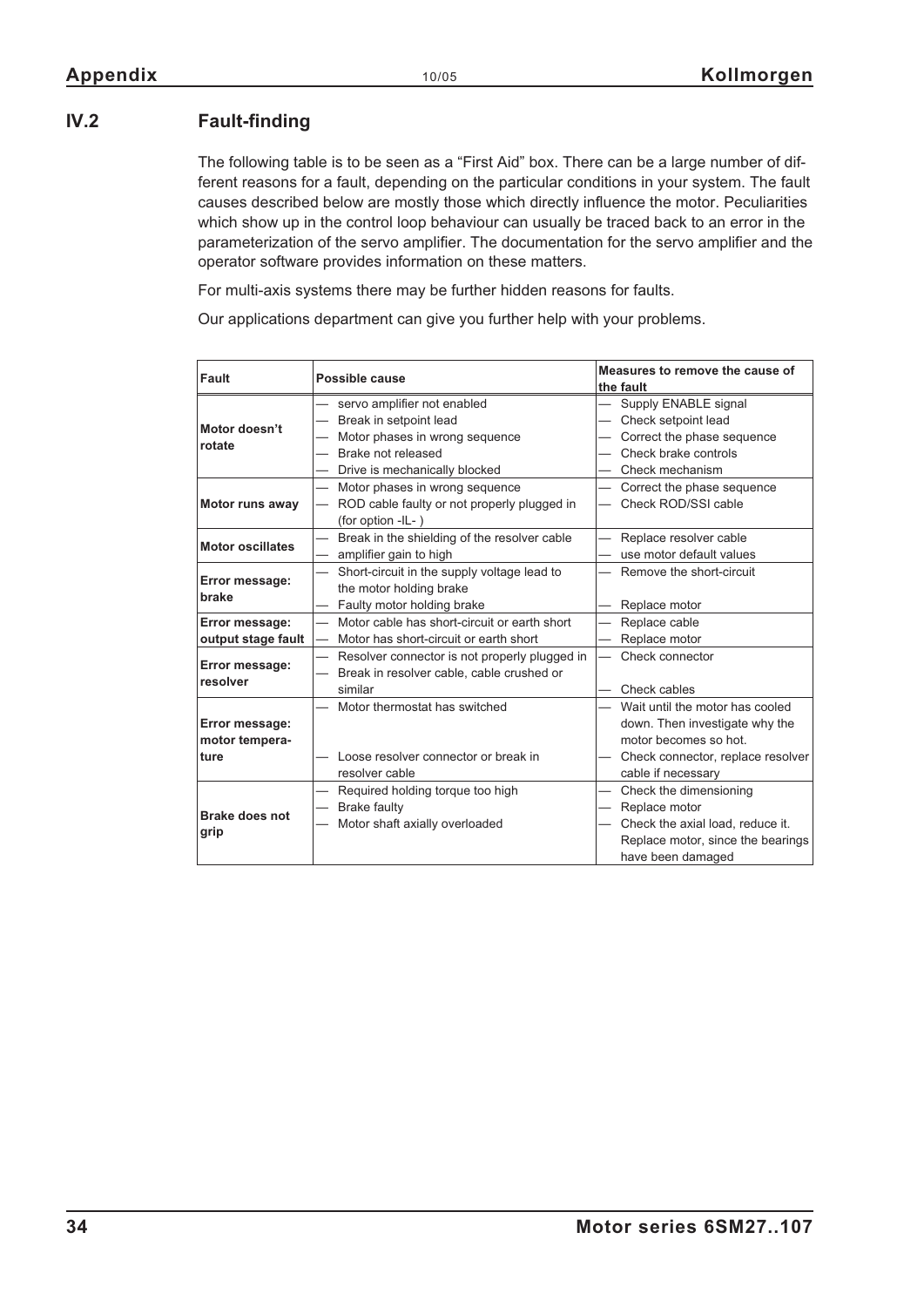## <span id="page-34-0"></span>**IV.3 Index**

| A | Ambient temperature 8        |    |
|---|------------------------------|----|
|   | Assembly. $\ldots$ 17        |    |
|   | Axial force 9                |    |
|   | Axial force, diagram 22      |    |
| в | Break response times 12      |    |
| C | Commissioning. 19            |    |
|   | Connection method 10         |    |
|   | Coupling. 9                  |    |
| D | Delivery package. 33         |    |
|   | Dimensions. 21               |    |
|   | Disposal 33                  |    |
| Е | Earthing 17                  |    |
|   | Encoder 10                   |    |
| F | Feedback unit 10             |    |
|   | Flange temperature 8         |    |
| н | Holding brake 10             |    |
| Н | Insulation material class 10 |    |
| М | Maintenance 33               |    |
|   | Manufacturer declaration 6   |    |
|   | Motor lead 18                |    |
| O | Options. 11                  |    |
| P | Peak current 12              |    |
|   | Power derating 8             |    |
|   | Protection class 9           |    |
|   | Protective device 9          |    |
| R | Radial force 9               |    |
|   | Radial force, diagram 22     |    |
|   | Rated current. 12            |    |
|   | Rated torque                 | 12 |
|   | Resolver                     | 10 |
|   | Resolver lead                | 18 |
|   | Rotor moment of inertia      | 12 |

| s | Safety notes 4                                  |  |
|---|-------------------------------------------------|--|
|   | Servo amplifier 8                               |  |
|   | Shielding 17                                    |  |
|   |                                                 |  |
|   | Standstill current 12                           |  |
|   | Standstill torque 12                            |  |
|   | Storage.<br>33                                  |  |
|   | Storage humidity. 33                            |  |
|   | Storage temperature 33                          |  |
|   | Storage time 33                                 |  |
|   |                                                 |  |
|   | Technical data 6SM27107 13                      |  |
|   | Thermal time constant 12                        |  |
|   | Thermostat $\ldots \ldots \ldots \ldots \ldots$ |  |
|   | Torque constant 12                              |  |
|   |                                                 |  |
|   | Transport. 33                                   |  |
|   | Ventilation 17                                  |  |
|   | Vibration class 10                              |  |
|   | Voltage constant 12                             |  |
| w | Wiring 17                                       |  |
|   | Wiring diagram 23                               |  |